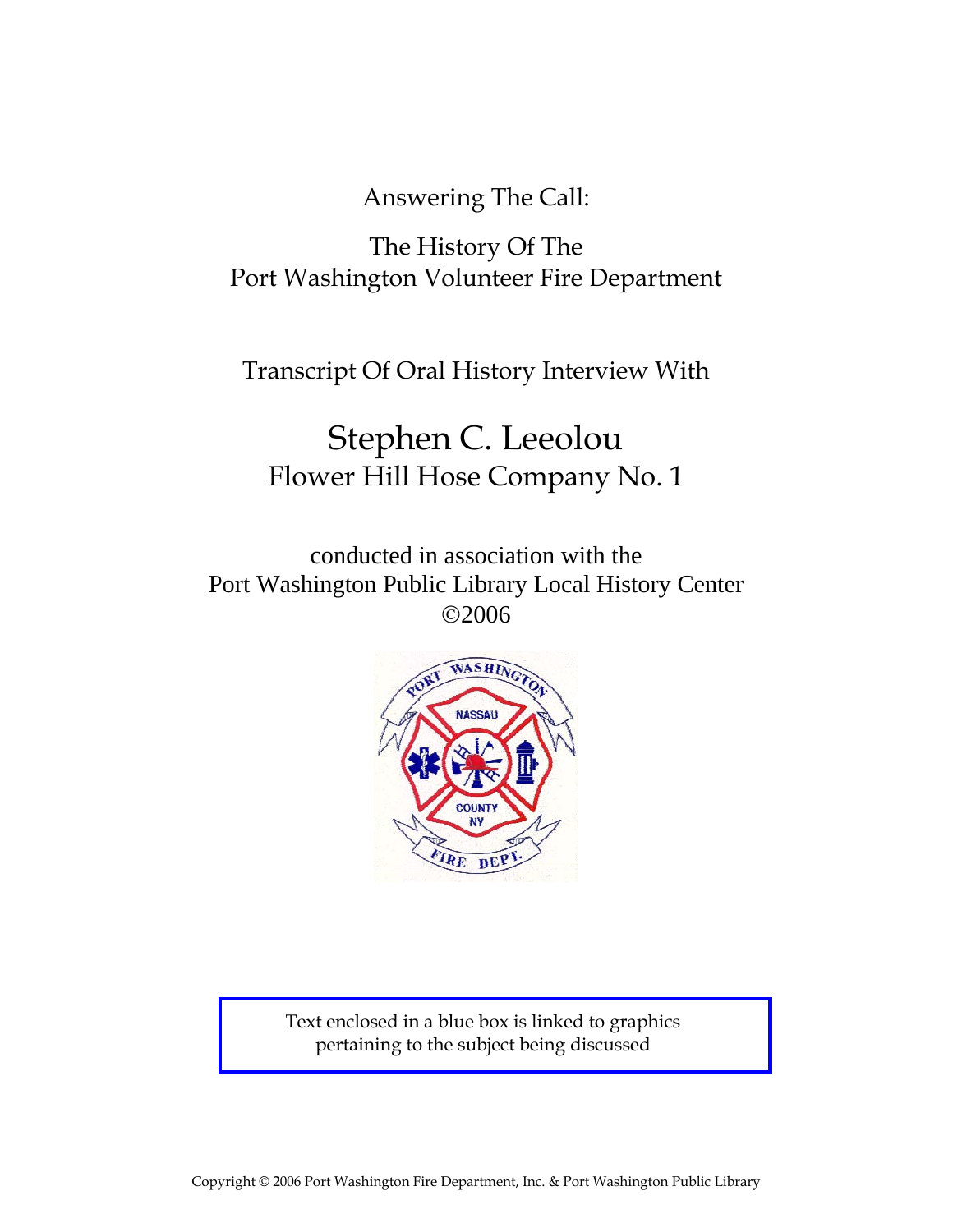Interview with Stephen C. Leeolou by Sally Olds pk October 13, 2004

Q: This is an interview with Stephen Leeolou. Today is October 13th, 2004. The interview is taking place at the Port Washington Public Library. My name is Sally Olds. So, can you please say your name?

Stephen C. Leeolou: My name is Stephen C. Leeolou.

Q: And which fire company are you a member of?

SCL: I'm a forty-eight-year member of Flower Hill Hose Company.

Q: What was it like growing up in Port Washington?

SCL: It's kind of unbelievable. You know, Port Washington at that time was a very small, very clannish town. Outsiders were immediately recognized. It was just great. We had a great neighborhood. I lived down off of Valley Road and went to St. Peter's. Had a graduating class of six. Three guys and three girls from the third grade through the [eighth grade, which was unheard of \(laughs\). And it was just a good time. I went to high](http://www.pwfdhistory.com/trans/leeolous_trans/fhh_members007.jpg)  school here, further schooling, and then, in 1948, my dad opened a bar and restaurant in town, called The Village Tavern. I was supposed to go to college in 1948. I was scheduled to go to Holy Cross, but unfortunately, my father needed my help to run the business, and two years later, the Korean War came along, and I enlisted in the Navy for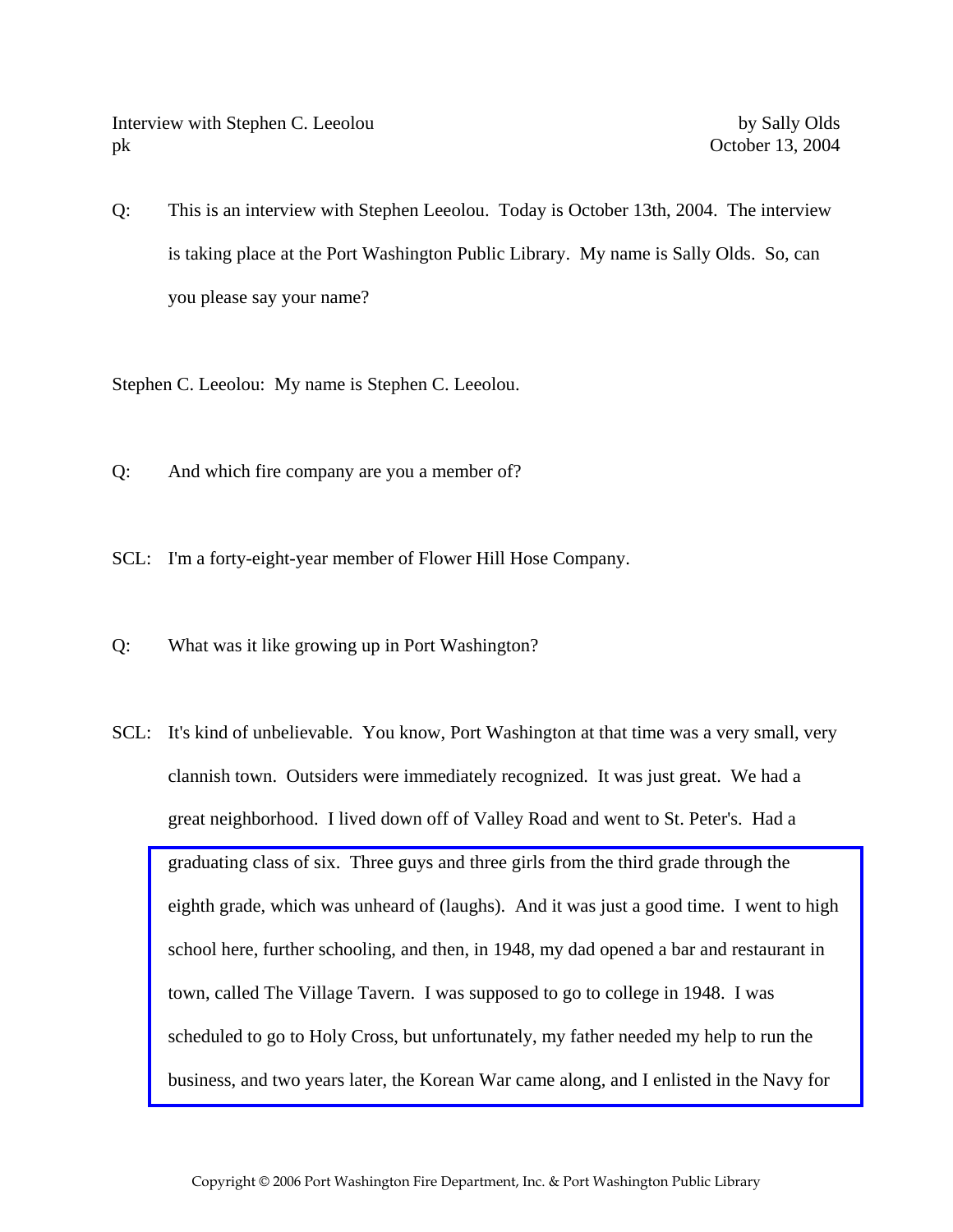four years. Came back, resettled in Port, and basically lived here until, I guess, '58, '59. Had to move to Great Neck to look for an apartment. We had our first child then, and- two kids we had then, in fact. And we had to go there for economic reasons. Came back in 1969 and have been here ever since.

- Q: You said that Port Washington was clannish. In what way?
- SCL: In that a lot of families are related. The Smiths and the Joneses and the Carpenters, all of the families. But in Port Washington, if there was a strange person on Main Street, somebody noticed it. You pretty well knew everybody in town, either by name or by sight, and it was a small town.
- Q: And what would happen if you saw someone you didn't know?
- SCL: Oh, it was just an oddity. "Oh, who's that man? He's new. Who does he belong to? What family?" But, you know, it wasn't class in the fact that in a--not that it was ... separatism or anything like that. It was something different. And that was probably a good thing, because there wasn't much things happening in Port. It was a very quiet town. And it changed drastically after World War II.
- Q: And how did it change?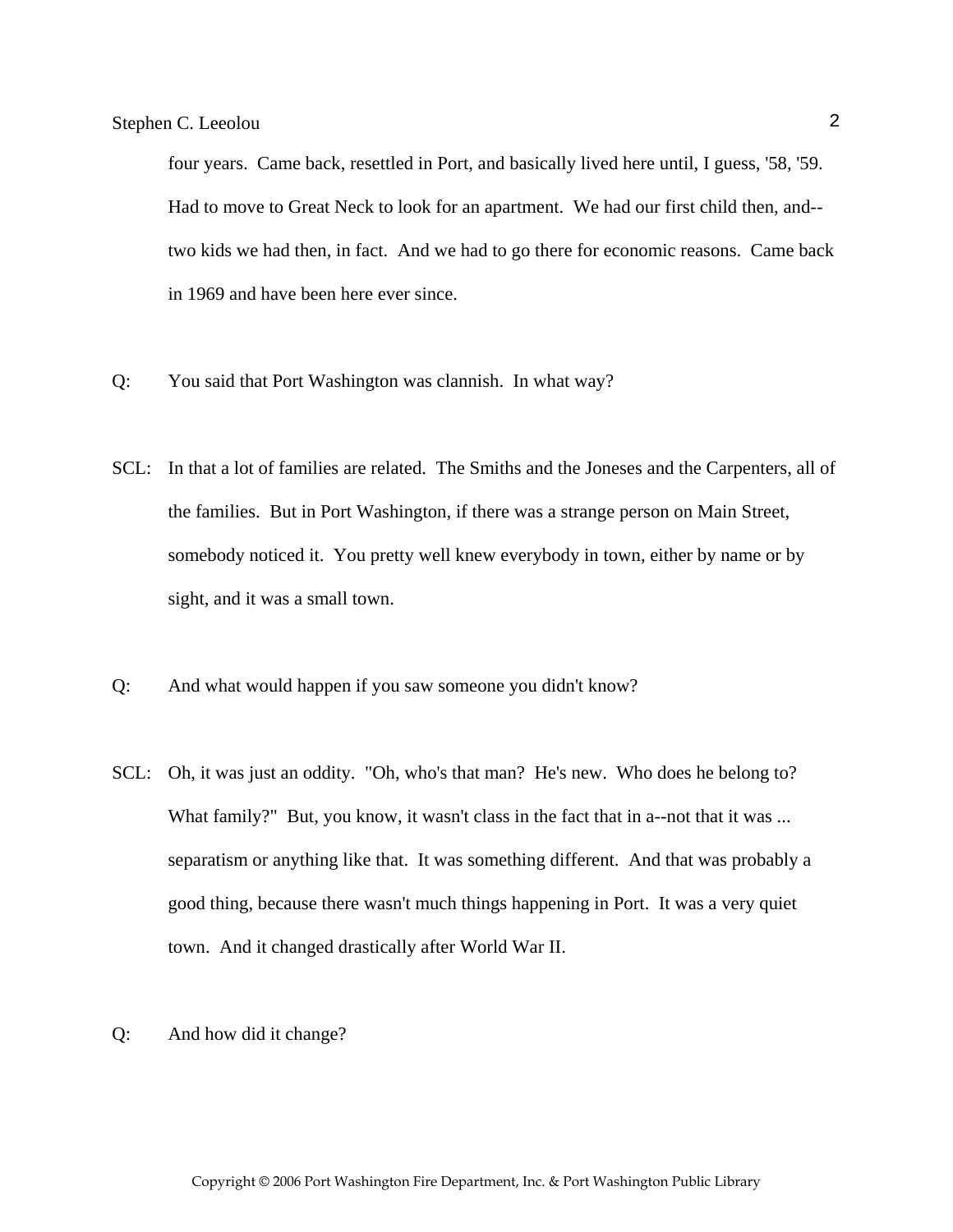- SCL: Influx of more people, and the town built up. People discovered the Long Island Rail Road, and they worked in the City, and it was a mecca. You know, people loved to come here. And it was just a good time. And then, the Fire Department, most of the young guys went in the Fire Department. Not so much as happens today. Now, I have two sons, and neither went in the Fire Department, but of course they were going off to college. And my oldest one went to James Madison in Virginia, graduated, met his wife- -future wife--there, and has never come back north again. He's lived in the south his entire life. Where my younger one, Michael, he went to Cortland State University, graduated, had trouble getting a job and ended up working as a director--well, he still is the director of the Port Washington P.A.L. [Police Athletic League] He took over after George Mahoney. But now, he's found himself his niche. He's got a job, and he's doing fine. But I think that was the reason why the younger people--and at that time, it was always guys, now it's co-ed and I think it's great--just didn't do it. They were going off to school, and they had to go wherever their job brought them.
- Q: What made you decide to join the Department?
- SCL: Well, you know, of course, my father, he was a member before me. And when when he opened the bar and grill, I was tending bar for him, and a lot of our customers were firemen, and it was the talk--you know, a big thing in town. And at that time, there was a waiting list. And I put an application in -- Flower Hill, because my dad was there, of course. But I also liked the Protection Engine Company, because I had made a lot of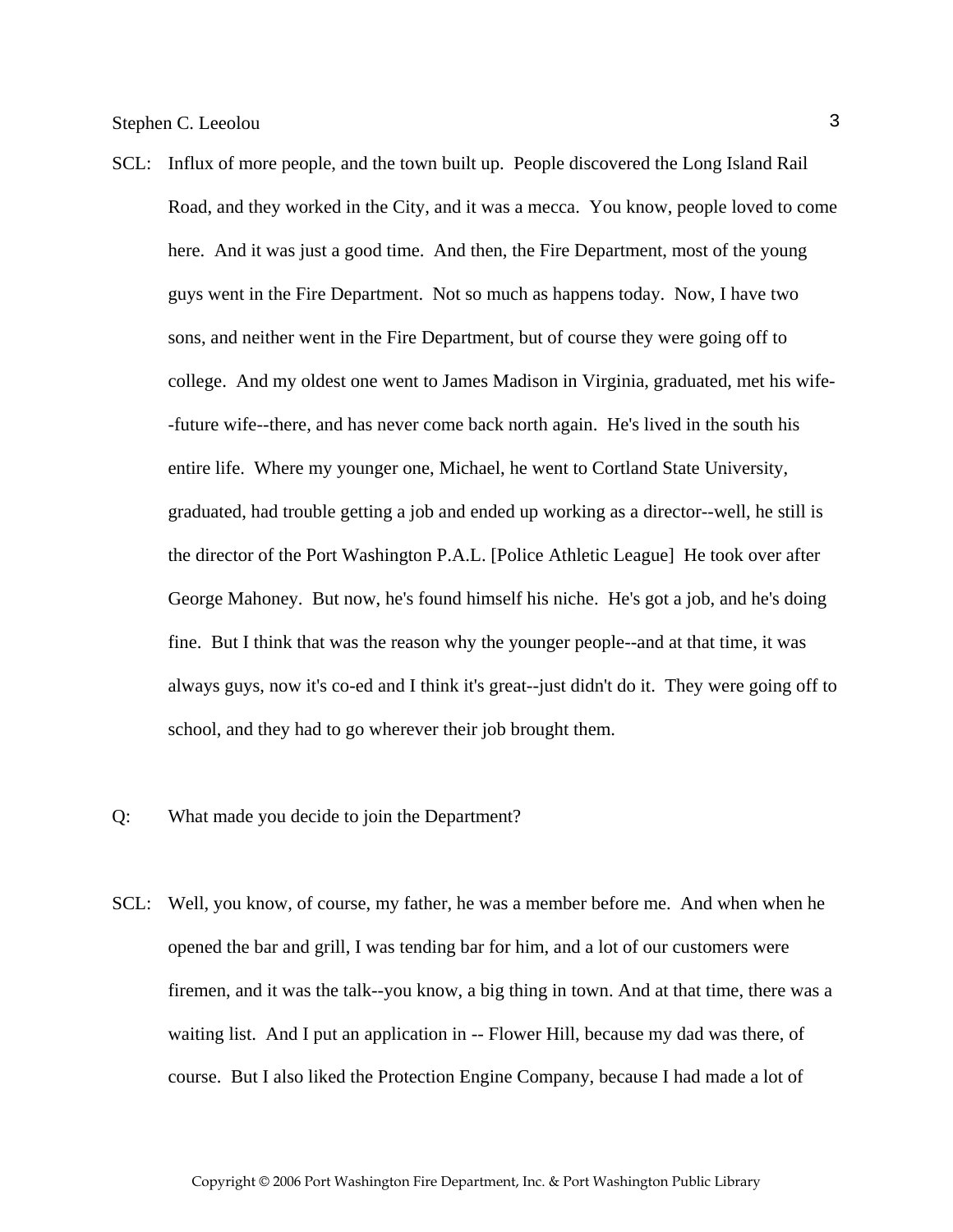friends with the people down there. And I put one there, and whichever one came first, I was going to accept it, and it happened (laughs) to be Flower Hill. But it was--it was an important thing to do when you were young. Just kept you busy and occupied, and, at that particular time in my life, I didn't think I was doing any great community service. It was just a lot of fun, and when you're nineteen years old, you have a different viewpoint. So that's basically why I went in the Fire Department.

- Q: What kinds of stories did your father tell you about firefighting?
- SCL: Well, see, my father went in late. He went in when he was forty, because he went in during World War II when everybody else was gone in the service. I was too young for that. But what he primarily told me about it was it was a great organization and you couldn't meet any better people. And he thought I would like it, and he was obviously right.
- Q: Was the social aspect of belonging to the Fire Department a big plus?
- SCL: Oh, yes. Especially with young people. There were parties and clam bakes. But also, the aura of being a firefighter. We called ourselves firemen then. Firemen. But now we're firefighters (laughs). But, you know, that was another thing. That was very much a part of it. You wanted to get involved in —you don't want to think this -- but you're hoping for your first fire, the first time you drove a truck, and all those steps up there.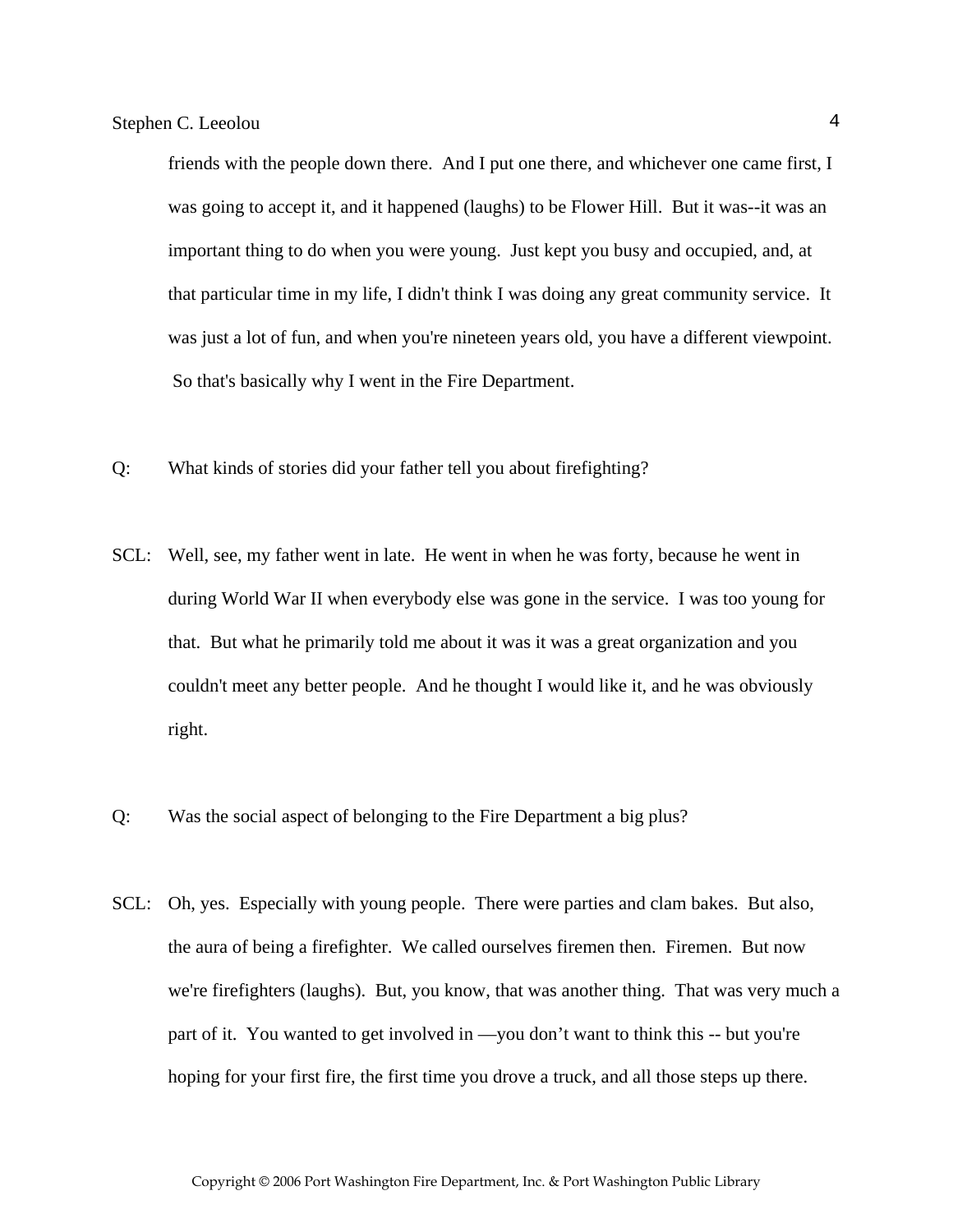- Q: What do you remember about your first fire?
- SCL: [Scared. Because, you know, you were trained, but not to the degree they're trained now.](http://www.pwfdhistory.com/trans/leeolous_trans/pwfd_fires05_web.pdf)  We were trained with only what was available at the time. And I think the first fire I went to was the--well, there used to be a hardware store across from the Main Street School, which is now the Landmark. And it caught fire. It was full of paint and God knows what else. And I remember being on the ladder, looking down at this fire. And every time a container or can burst, it just looked like fireworks, with different colors in there. It was magnificent. Frightened, but not afraid, if you know what I mean. You know, we--you were awed by it, but you were--at nineteen, I wasn't afraid of much of anything, really (laughs). I wasn't.
- Q: What were your early jobs in the Fire Department?
- SCL: As a rookie--and you see, I came in in 1948 and left in 1950 because of the Korean War, so I was a rookie for two years. And a rookie is you're the "go-fer," you do all the work, you get trained on the trucks. But primarily you just did what the officers told you. And then they had prescribed tasks. We used to have a work night every Thursday and every Sunday morning. Of course, the Sunday morning one didn't sit too well with my wife (laughs). But, because we got kids. But it was just an organization to join. I think comparable to people who join the Elks or the Kiwanis or any thing else, they band with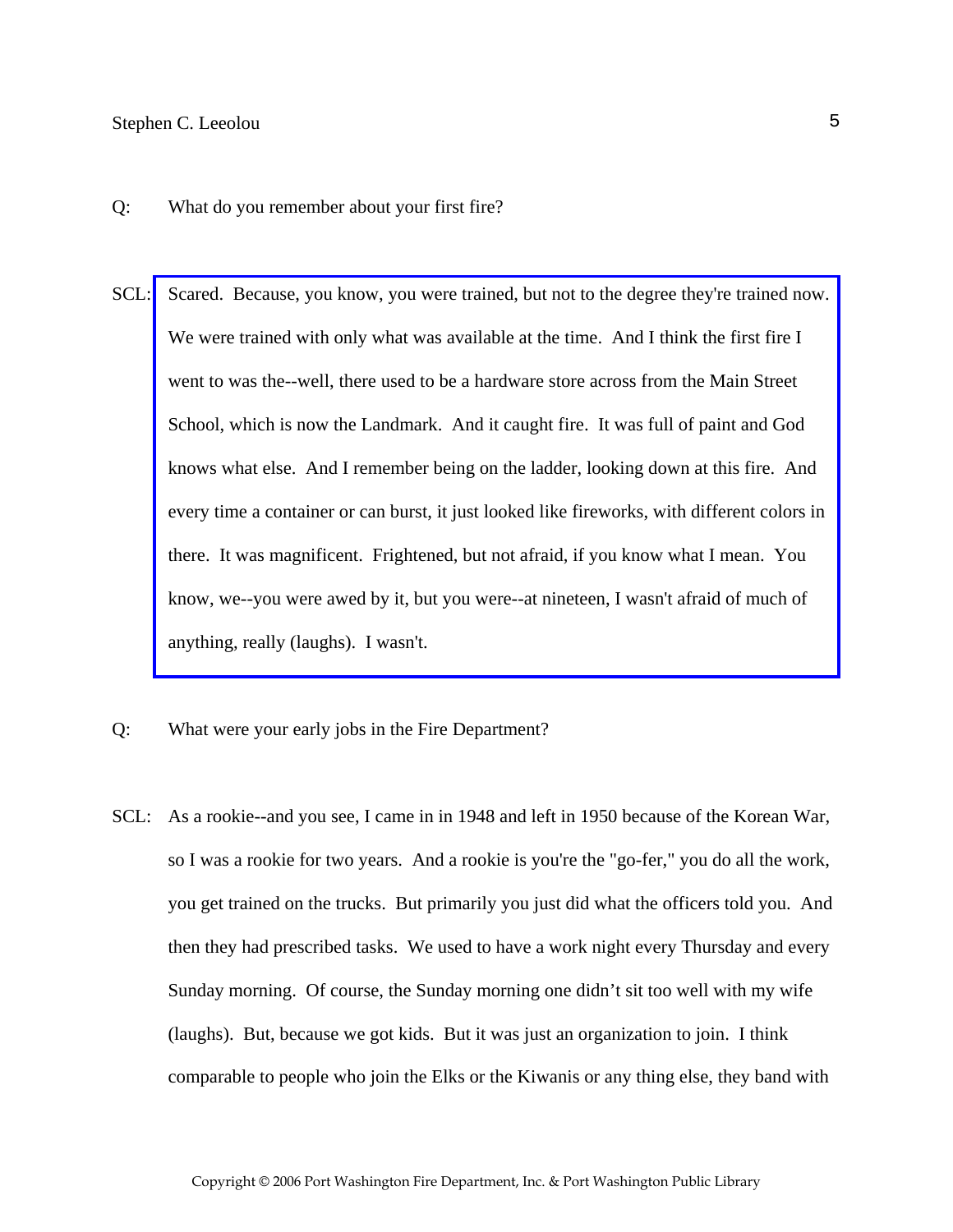people have similar tastes and, like I said, at age nineteen, I didn't think I was doing anything about community service. I'm sure the older guys knew that, but I didn't. Didn't cross my mind (laughs).

- Q: And it was what, then?
- SCL: Just fighting fires and hanging out with a bunch of guys that were really good friends, and learning. You know, I had to learn the whole--I mean, the year before I joined, I didn't know what a fire truck looked like, or could care less. But, you know, you had to learn the whole procedure and everything else. And they kind of structure it a little bit. You learn how to take orders from officers, and they kind of gave you a little basic background. I don't think I realized it then, but I realize it now.
- Q: Were there specific specialties, you know, that you and the other firefighters ...
- SCL: Well, what I was very much interested in--there was a drill team, which was a competitive team that performed these drills throughout the Island. That was a big thing to draw the young people, because it was exciting; it was competitive. It was great. Just come out of high school, you know, you're still in a competitive mode. So ...
- Q: What exactly did you do with the drill team?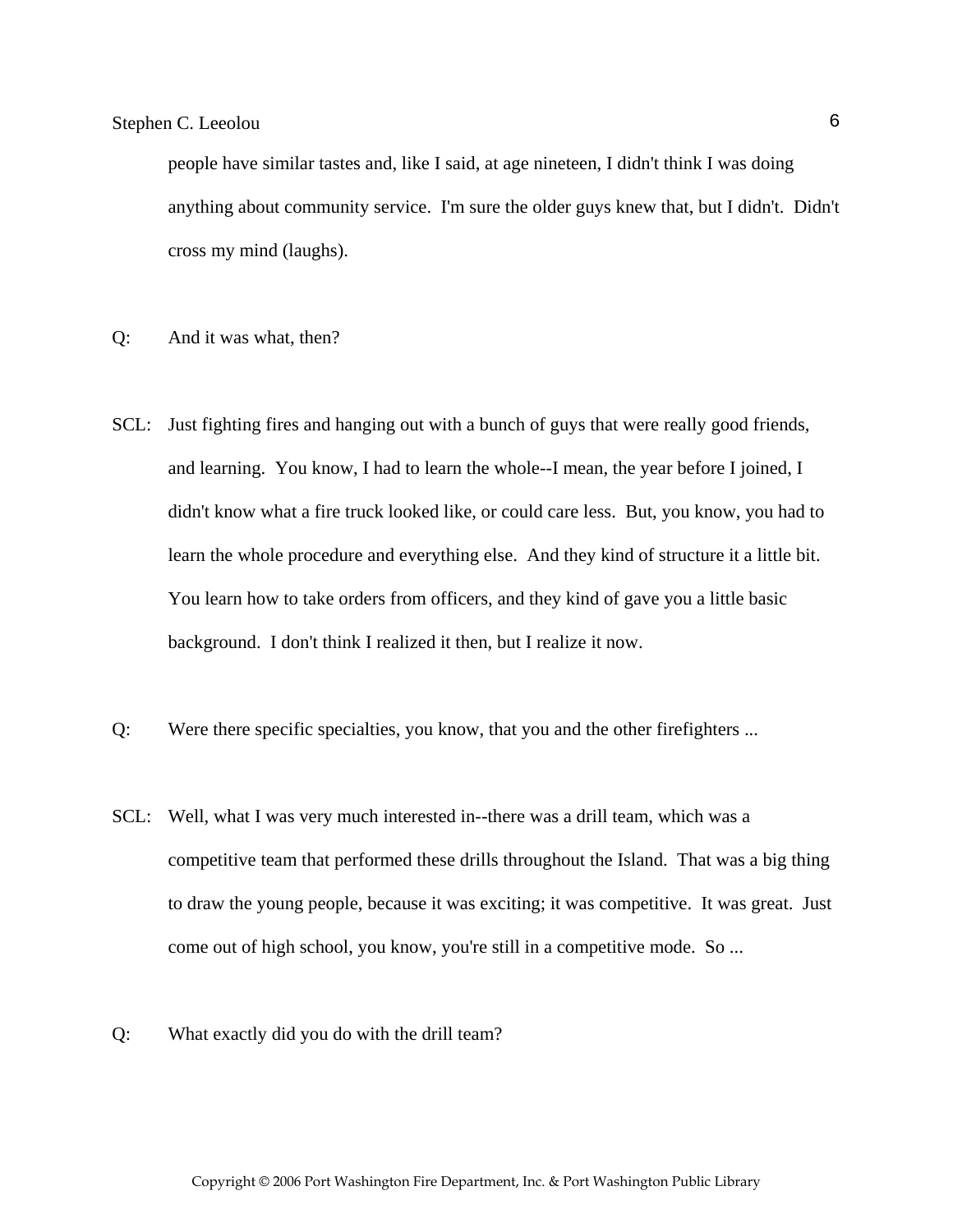- SCL: Well, we had different positions. Like I ran--there were five events, and I ran every event. Like--I don't know if this is going to make any difference to you, the terminology- -but I ran the nozzle and both hose events--A and B. I ran Nozzle and Efficiency. I - threw the ladder and the both ladder, so every event we had, I had a position. And being nineteen years old, I guess youth was served. So that's what we did.
- Q: Well, can you describe what it meant to run the nozzle?
- SCL: It was a prestigious position in that particular area of what we were doing. And I was very proud of myself for, first and foremost, being able to do it, because you had to jump [off a fire truck and put a nozzle on a hose and it was pretty hectic. And the fact that I did](http://www.pwfdhistory.com/trans/leeolous_trans/fhh_racing008_web.jpg)  it my first year, I was pleased as punch.
- Q: So that's what I mean. What exactly did you have to do?
- SCL: In what respect?
- Q: You had to jump off the fire truck ...
- SCL: They had events. Like they would use a slow fire truck. You would go down, three men would get off at the hydrant, connect the hose, and the truck, as it's going down, would be laying the hose out behind it. The two guys up front would get off, break the hose and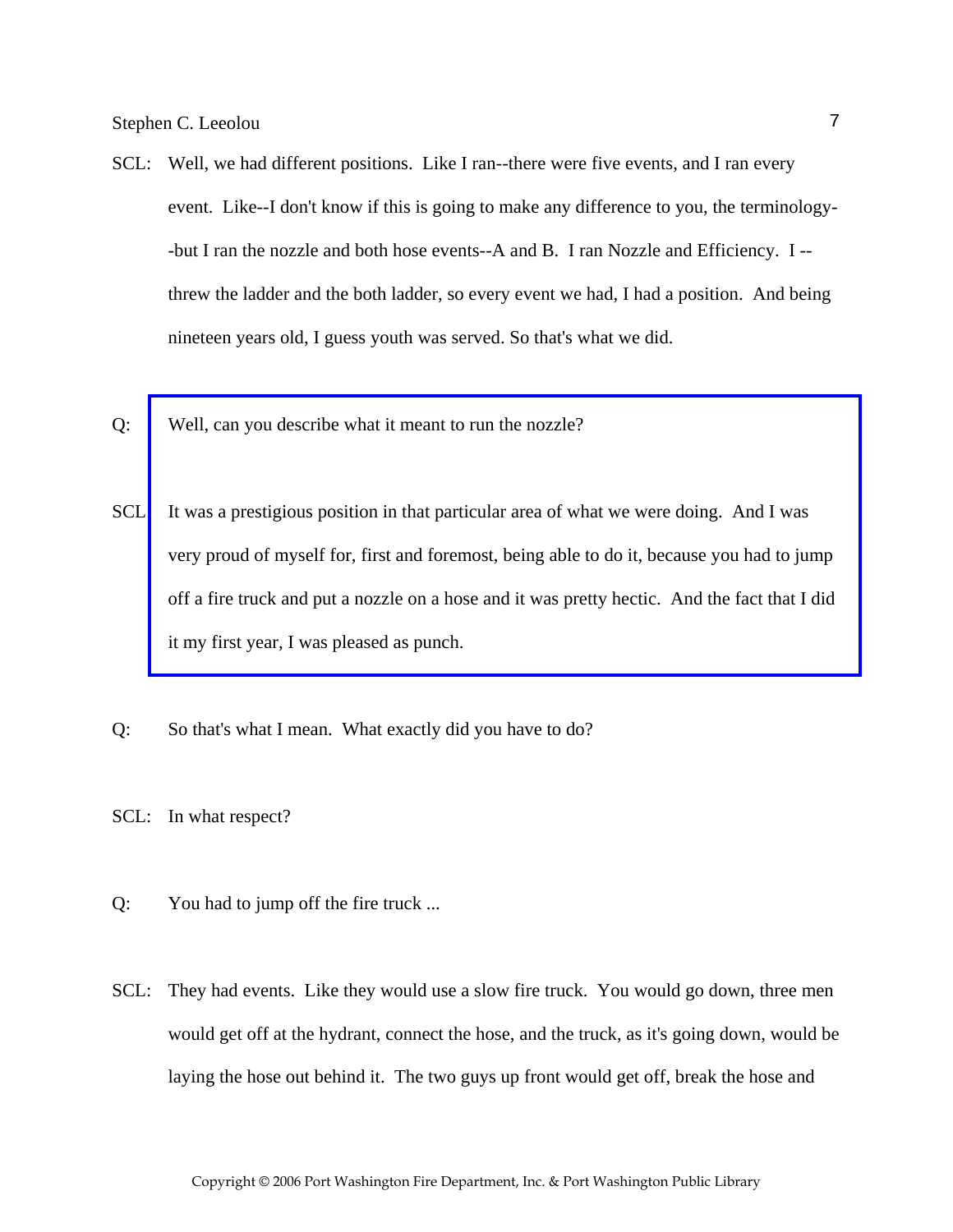put the noz on, and trip a target. So it was all very competitive. And the same thing was done in both A and B ladder. You had two different-speed trucks. You'd go down, all guys would get off the truck in the back, put the ladders out against a tower, and then one man would climb to the top, and that would all be against the clock. It was all timed. And you competed about with most every Nassau County Fire Department and, lots of times, Suffolk County. It was quite an event. It's still going on strong now. Except the trucks have gotten a hundred percent faster. They scare me now. I wouldn't be able to do that.

- Q: Do you ever go to the tournaments now?
- SCL: once in a while, but not as often as I should, you know, with the grandkids and that stage in my life. And we go away for the winter, so —well, there's no tournaments in the winter. But the grandkids take up a lot of my time, and, of course, I play golf. That's my little hobby now. But I keep in touch, talking to the young kids there and ask them how they're doing, you know, trying to keep my nose in the business a little bit.
- Q: Did your competing in the tournaments help you when you were actually going out and fighting a fire?
- SCL: Well, not for speed. But it familiarized you with the equipment. Like nozzles and hydrants and couplings on the hose. I think, basically, years ago, that was the whole idea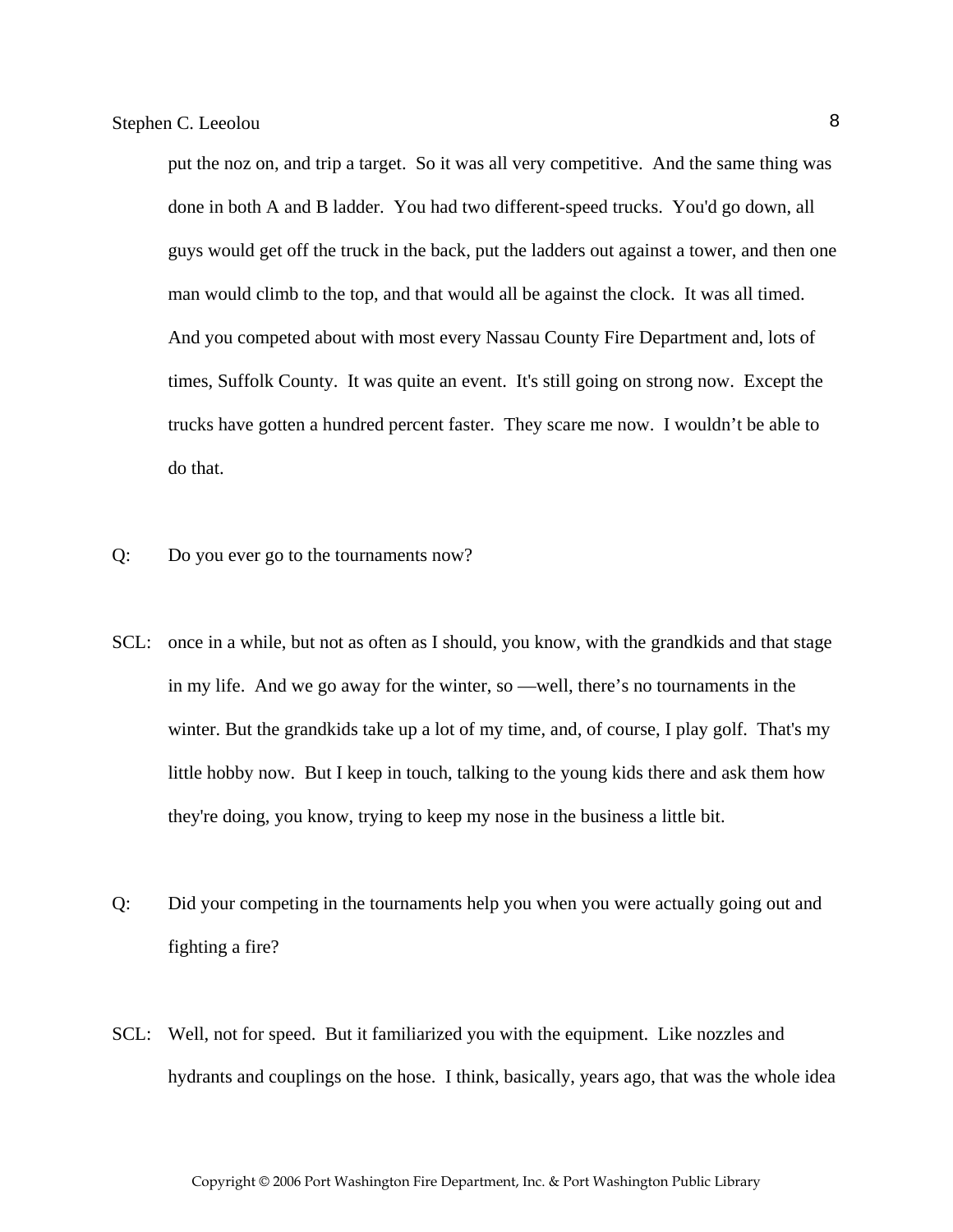of the thing to do, and it's gotten more and more competitive over the years. But it taught you, especially a young guy, to turn--you've got to turn the nozzle on this way, or, you know, everything had to be done and that's the way you learned. You could learn it in the firehouse in instruction, but this was more like practical. And it's probably a speeded up rendition of what you would do at a fire by just getting guys off the unit fast. You'd drop a guy off at a hydrant. The truck would go out and lead out the hose, and everybody had a job in between. And this was just a speeded up version of that, I think.

Q: So you say everybody had a job in between.

SCL: Oh, yes.

- Q: What was your specific job, usually?
- SCL: I was the last guy on the end. When you got off the truck, we picked the nozzle up, and we--the guys behind us were sending us water, and we would trip a target. Now, that same thing happened at a fire. Somebody would be on the nozzle. Somebody would be at the hydrant. And we communicated to get the water where it had to go. -- [SIREN] ... There they go now. (laughs)
- Q: Did you ever get knocked back by the hose?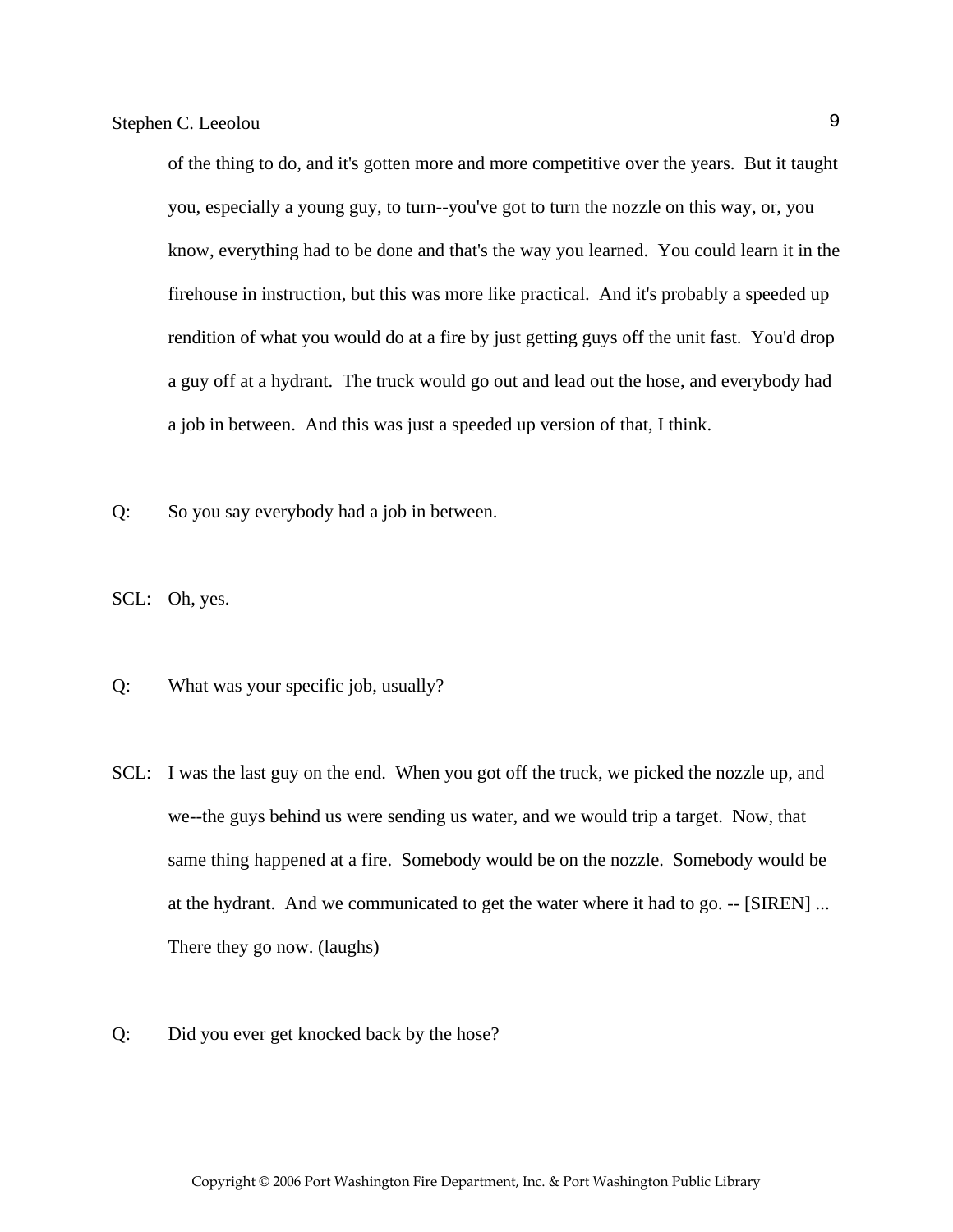- SCL: Oh, yeah. Many times. Yeah, especially in Port Washington, because Port Washington has extremely high water pressure. When you take that and put it through a pump, you had to be careful. And we were aware of that. That was the first thing they taught you, that if you're at a fire and you're on the nozzle, you make sure you've got at least a couple of guys behind you, because you just had to protect each other. And most of these racing events, we used to be very, very careful of that, because we used to practice down at Manhasset Isle sometimes, and the water pressure down there was extremely high. So it was dangerous. But, you know, again, nineteen years old, not dangerous; seventy-five, very dangerous (laughs).
- Q: What did your mother tell you about her involvement with the Ladies Auxiliary?
- SCL: [Well, at that particular time, the Ladies Auxiliary, I think it was kind of formed--and I'm](http://www.pwfdhistory.com/trans/leeolous_trans/fhh_aux001_web.jpg)  not an authority on this--but they were there for if you had big fires and it was cold in the winter, they would be out with coffee and food and stuff. That was probably their job, I thought. But they also had recreation and their own meetings. But my mother liked it, again because she felt she was doing something with a bunch of other people that was to be done. That's the way she was. She was five-foot-zero, a hundred pounds. Second generation Irish from Great Neck, so she was a tough little lady. She was great. And she loved it. And she stayed in it--she loved it. She was a fifty-year member. She lived to be ninety-two, and she was a fifty-year member, plus, in the Auxiliary, I guess.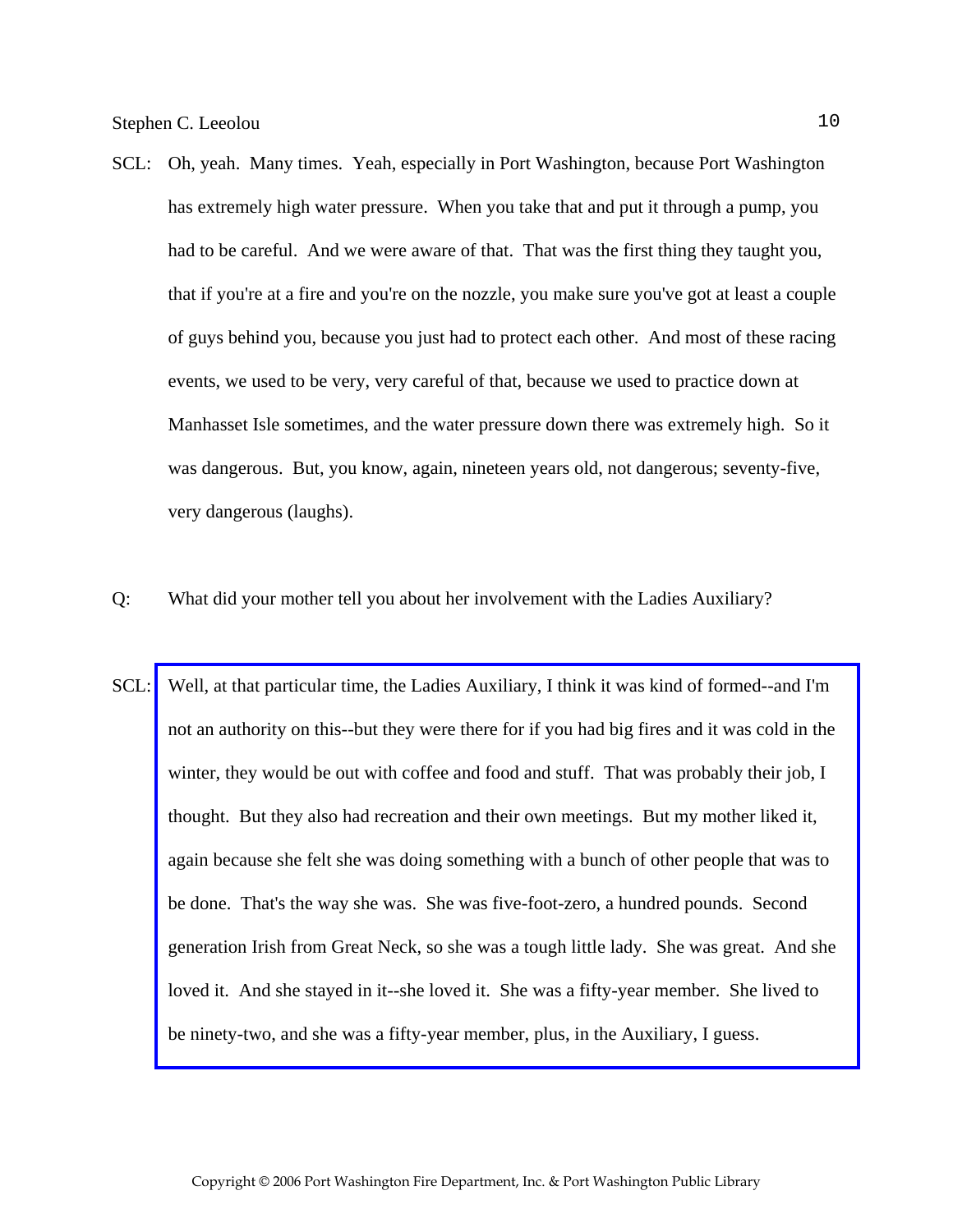- Q: Well, what was it like for you as a youngster? Your father being called out to fires, your mother being called out to the Ladies Auxiliary?
- SCL: Well, I remember some of that happening. But I don't think it particularly bothered me, because I thought this is what they do by being where they are. You know, my father would come home from a fire, and I'd say, "How'd you make out?" And, he'd say, "okay." And my mother--I only remember my mother once, I think, at a big fire--I couldn't even tell you where the fire was. She got home about three o'clock in the morning, and she was very noncommittal. "We had a fire, we took care of everything," and that was that. It's understandable.
- Q: And how was it with your own wife and children when you joined the force?
- SCL: Well, I don't think my wife worried much, because she knew we would take care of each other. But, you know, it was difficult getting out of bed at night, and especially with young kids. But you did it. I don't do it anymore. I'll go to a fire once in a while during the day if they need somebody, but I'm not what they really call active in firefighting, no. I just can't do it anymore.
- Q: When you do go a fire now, what do you do?
- SCL: I head for the hydrant. Because that's where I'll stay. I'm not going to go into a building.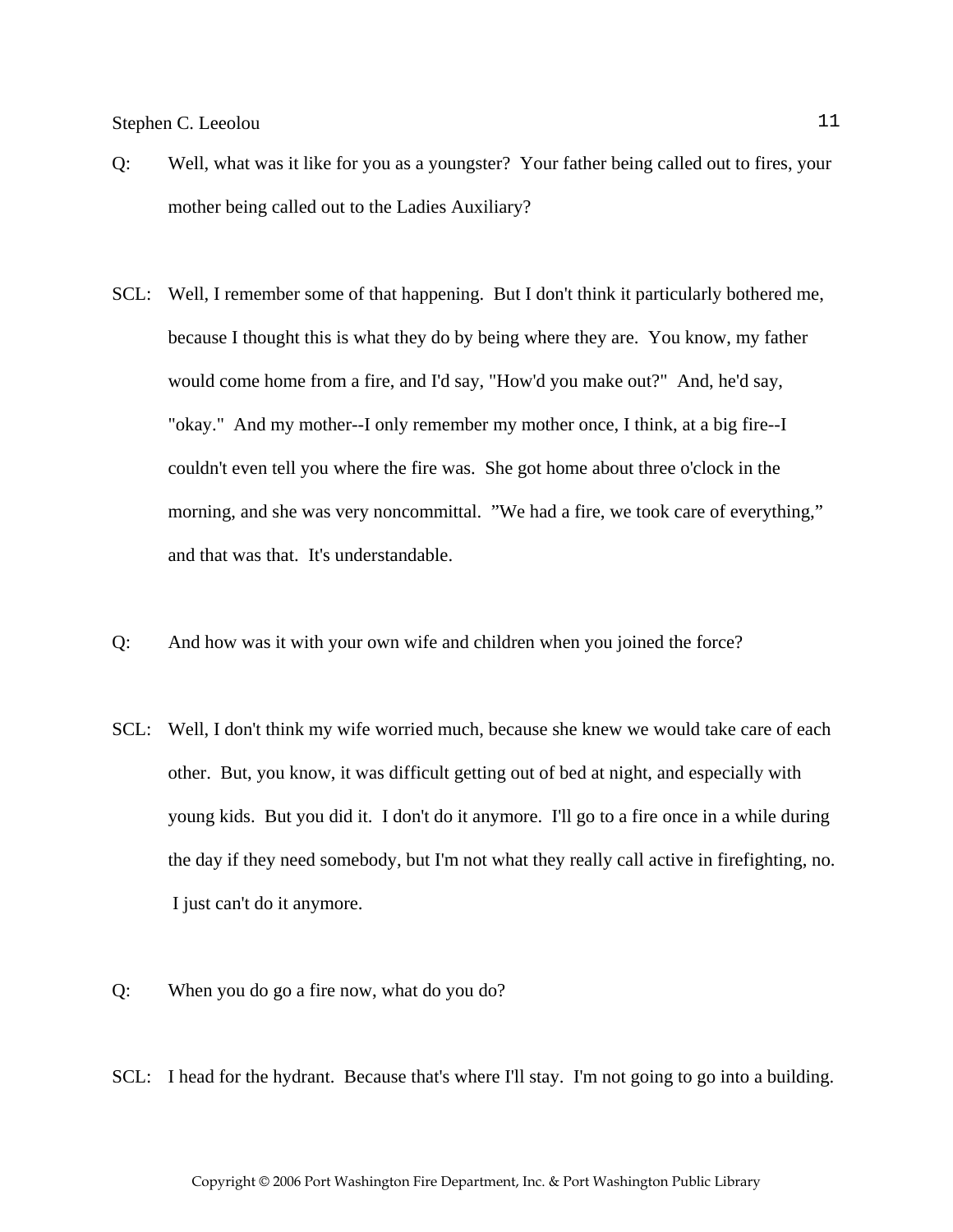I don't think I have the training. I probably could train myself, but I don't think it's necessary. Just, in case of emergency, you do everything you have to do.

- Q: What do you do at the hydrant?
- SCL: Well, you stand at the hydrant, and then when the officer in charge of the fire needs the water turned on or off, that's what you do. You're there, you know, sometimes they got to shut lines down, other times they've got to fire up those places. So you just sit there with a radio, and you take calls.
- Q: What was the latest fire you went to?
- SCL: Last big fire? I can hardly remember. Let me think. I don't remember anything big. [Well, the most spectacular fire I remember was when the Sands Point Bath Club burned.](http://www.pwfdhistory.com/trans/leeolous_trans/nday860319b_pz_web.jpg)  That was a horrible fire. But that's back in the seventies. I must have gone to some fires since then, but I don't--and a lot of them, you haven't had a lot of real serious--a lot of them are automatic alarms today and inconsequential things. But you've got to go.
- Q: Can you tell me what it was like when you were at the Sands Point Bath Club?
- SCL: Well, it's funny, because I was working then for the phone company, and I worked down there a lot. I knew the club setup down there as a part of our telephone repair service.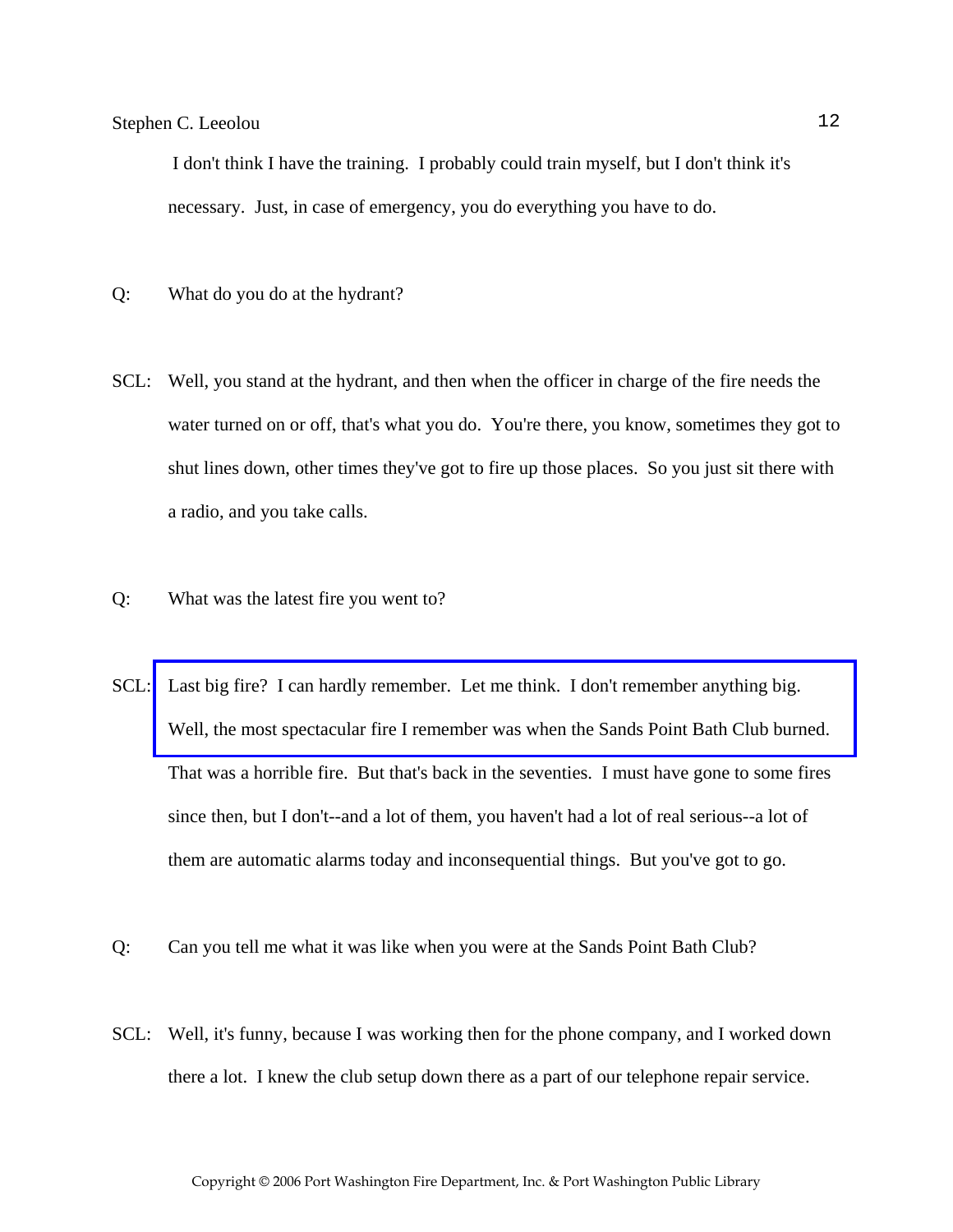But, I know the fire came in as the Capri Marina, and that was wrong. And I drove to the Capri Marina in my car. At that time, we went to the fires in our car if we could, but, of course, you couldn't do that now with the congestion and parking. And I looked across the bay, and I saw the fire at the Sands Point Bath Club. There was about four of us there. One of the kids was Andy Bellini. I can't think of the others. So we got back in our cars, and we went to the Sands Point Bath Club where a friend of mine who also worked for the phone company was a foreman--Bob Failey. He and I were on nozzles, on hoses, keeping the cabanas cool, because they were right next to the club, and they could have easily caught fire. And the thing I remember most vividly is that I said to Bobby, "You know, Bobby, there's a great big propane tank on the other side of that building, and that's going to pop." And the words no sooner came out of my mouth, and the thing blew. So, thank God, nobody was hurt, but the top of it went out in Manhasset Bay. And that was the most vivid fire I remember. And that place burned so fast, it was hard to believe. Amazing.

- Q: How long were you out there?
- SCL: A long time -- I can't remember. We were there for hours, I know. Endless hours. In fact, I think I was on--I think I was working. I went there on telephone business? No, I think I was home. No, I was home, because I think it was on a weekend.
- Q: How did you know the propane tank was there?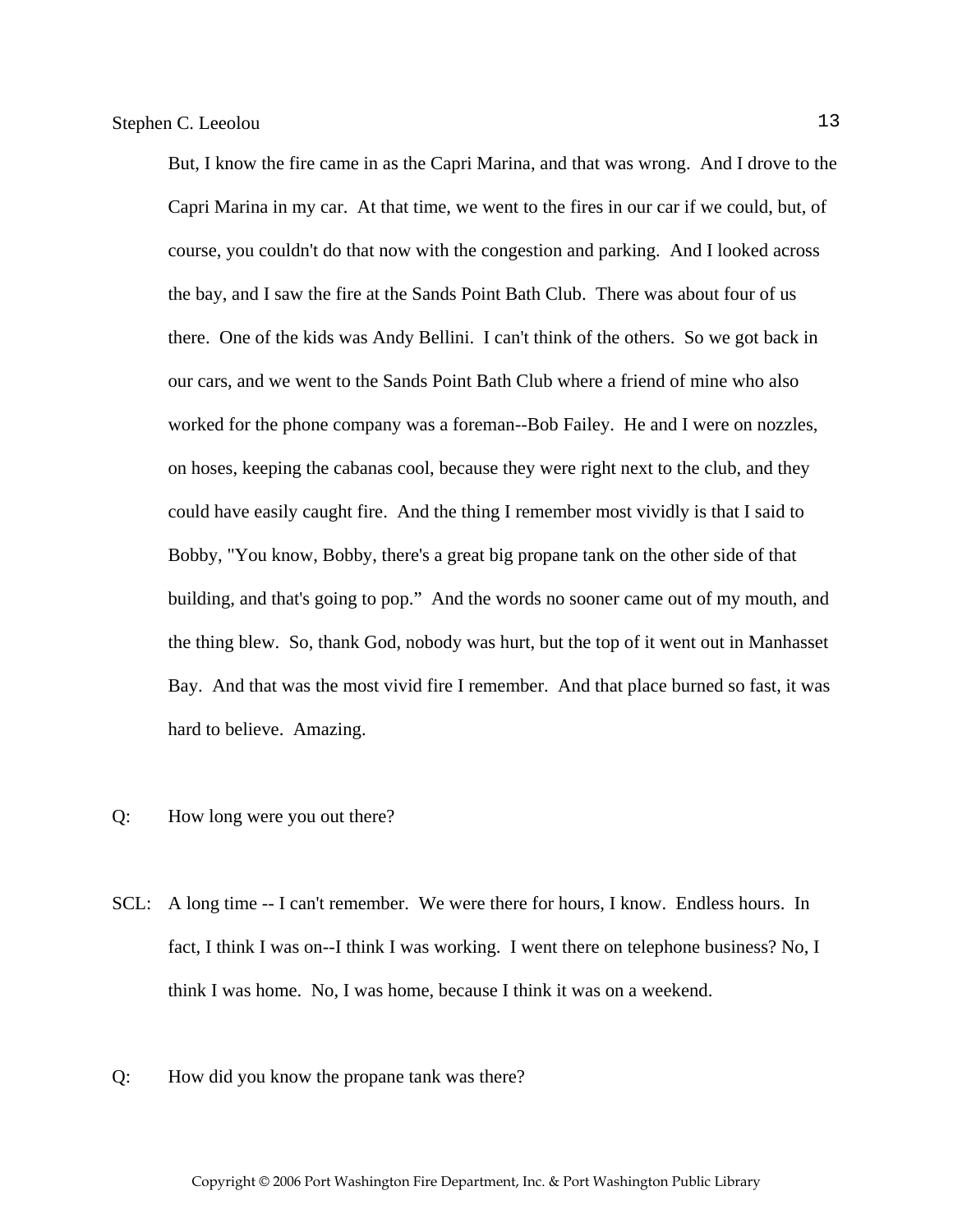- SCL: Having worked there as a telephone guy. You know, I used to go all over the place. They had phones in there. It was right off the kitchen. And lots of times, the kitchen phone was always a problem, because of just where it was. And I knew that tank was there. I don't know why I remembered, but I knew I remembered it. It was a massive thing. And when it blew, it could have been horrible, but nobody got hurt, thank God.
- Q: How did the fire in your parents' restaurant affect you?
- SCL: Again, that was a Saturday, and I was going to work. It devastated me, because, well, my father and mother had sold it by then. They didn't own it, but they were living above it. They had the apartment there. And my dad had come down just before he sold it, and he was from the old school and I was the oldest son, so he wanted me to have the business. But, I just had tired of the business. I had a philosophy that when you work in the bar and restaurant business, everybody's day off is your busiest day, and the day you're off, everybody's at work. And now I was working for the telephone company, and I was working an eight-to-five job. But I worked a lot of Saturdays for overtime, but that's okay. But I could pick and choose that. So, he came down to the house prior to selling it, and he asked me if I wanted it and I said no. I said, "You and Mom sell it. You guys do what you have to do." Thank God he got a good ten years out of it, and they lived a good life before he passed away. But it was kind of a tough loss, because there was a lot of nostalgia, a lot of family ties there. One of the worst things that happened, from a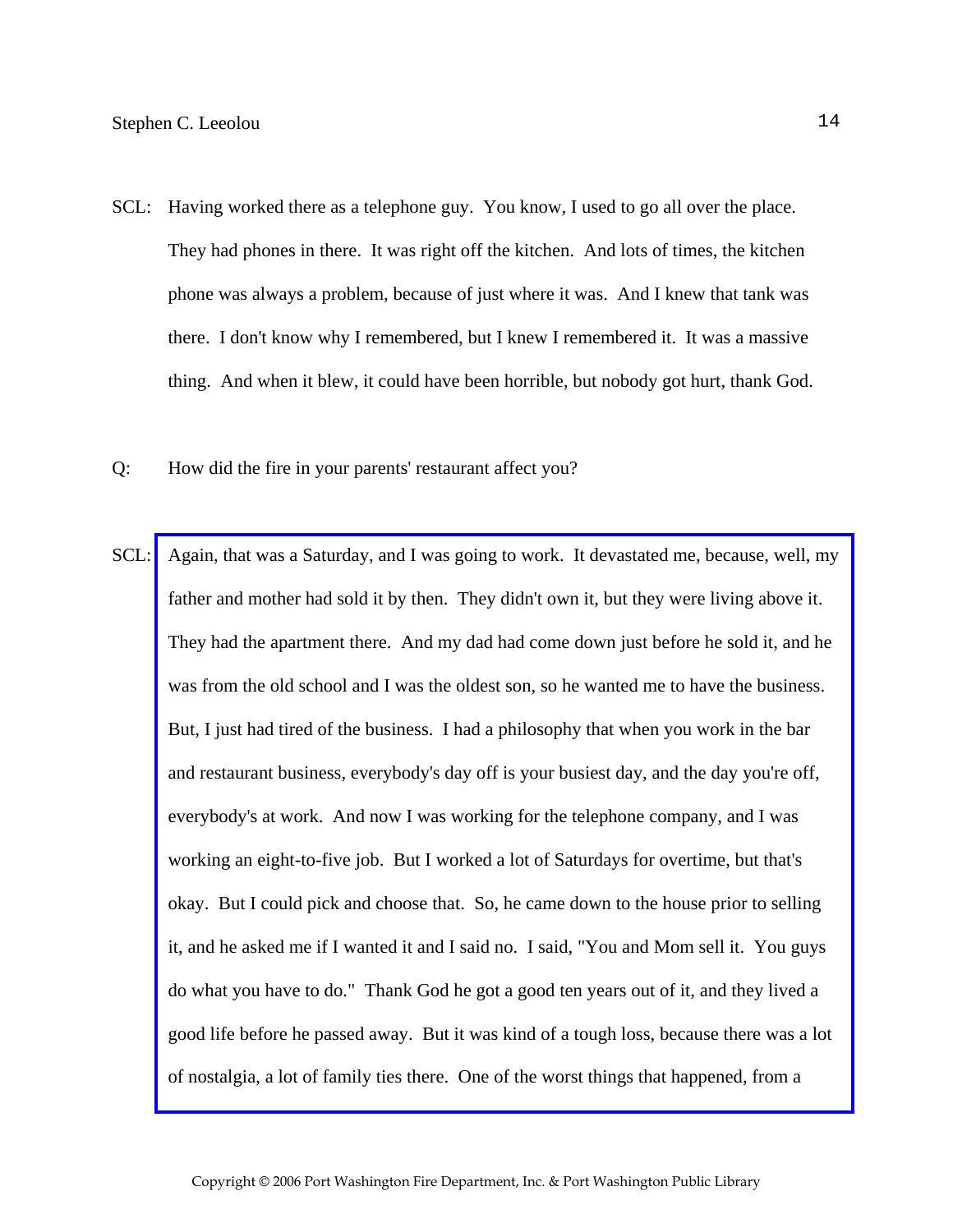practical viewpoint was that they had a local artist here in Port Washington, his name was Bill Galloway. And he was here--I think he's still got some paintings up here. But he had painted like four-by-eight murals of particular places in Port Washington--the high school that used to be, the town dock, the Mill Pond, and they were lost in the fire. They were destroyed. But my sister and I have two of his smaller ones. I have one of the Grist Mill down at Plandome, and she has one of [Railroad Bridge, Manhasset], I think. Or, I should say Johnson's Pond, not Baxter's Pond.

- Q: Johnson's Pond?
- SCL: Didn't they rename the pond down here, Barbara Johnson's Park?
- Q: Oh.
- SCL: I still call it Baxter's Pond. And, as far as the effect on my mother and father, they took it in stride. And, in fact, we stored some of their stuff at my house, and two weeks later, we had a fire. And everything my mother and father stored in the basement was destroyed.
- Q: In your own house, you had a fire?
- SCL: I don't know if this is relevant. But at that time, I was running for Trustee in the Village of Manorhaven, and I wanted another telephone line put in the house. And this is off the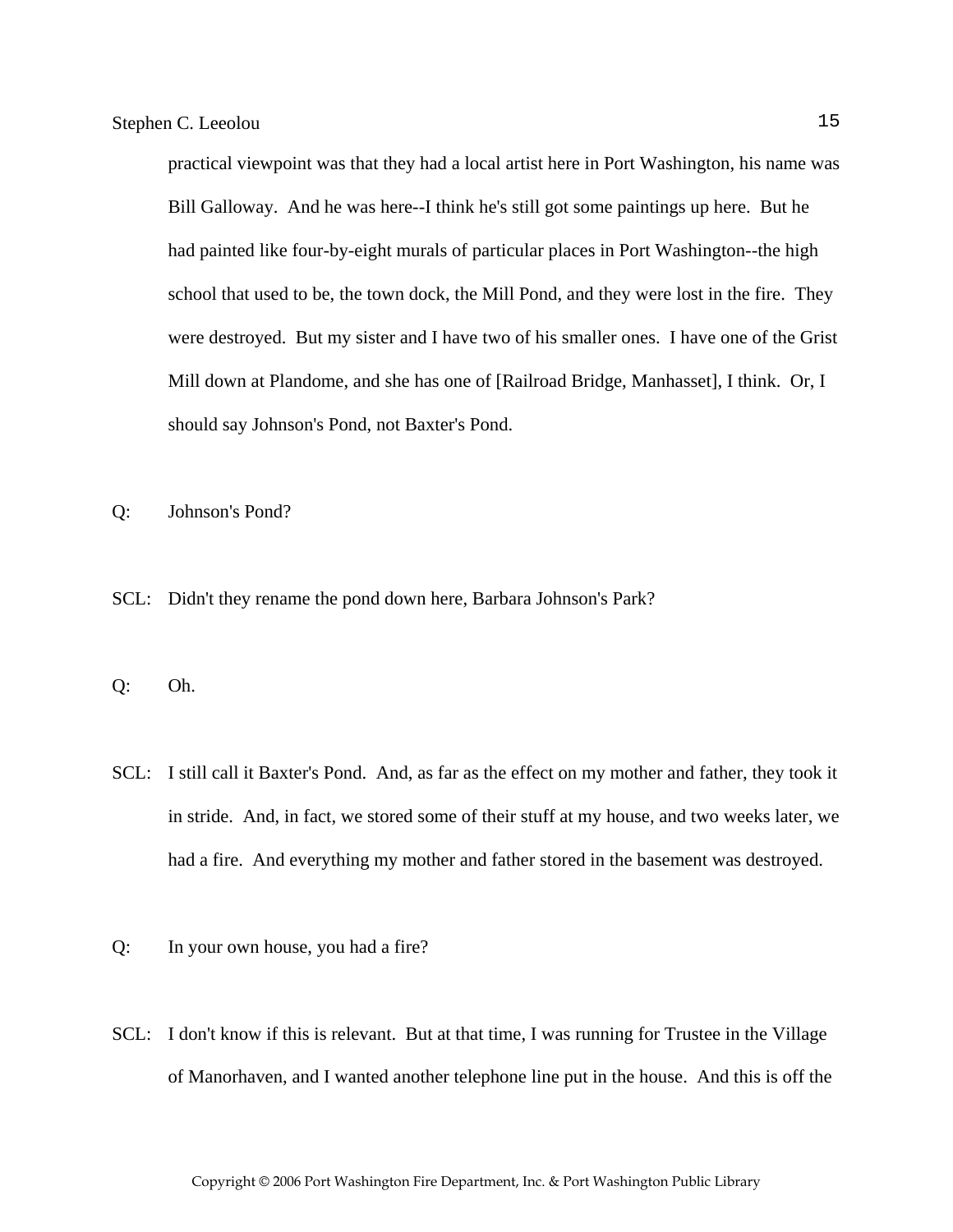record--(laughs) I could probably have done it myself. But I decided to have it done by the telephone company and make it legal. And they sent a kid to the house, and he inadvertently drilled a hole through the side of the house and set the house on fire. My wife--that was the first day she worked as a switchboard operator for Publishers Clearing House. She worked part-time. And she had just left the two kids--they were about twelve and thirteen--for three hours while she went to work. And in the interim, the house caught fire. But the two kids in there, they had a lot of smarts. They got the dog and the three of them got--two of them got out of the house and went across the street to my neighbor.

- Q: How old were they? The children?
- SCL: Oh, let's see, it was--I'd say fourteen, fifteen. They were almost in high school. And my neighbor across the street was a city cop, and he always kept his eye on them. And they lost that. So, that was another strange quirk.
- Q: Do you remember who the Captain of Flower Hill was when you first joined?
- SCL: I think it was Bob Dargan, but I'm not sure.
- Q: And do you remember who the Chief of the Department was?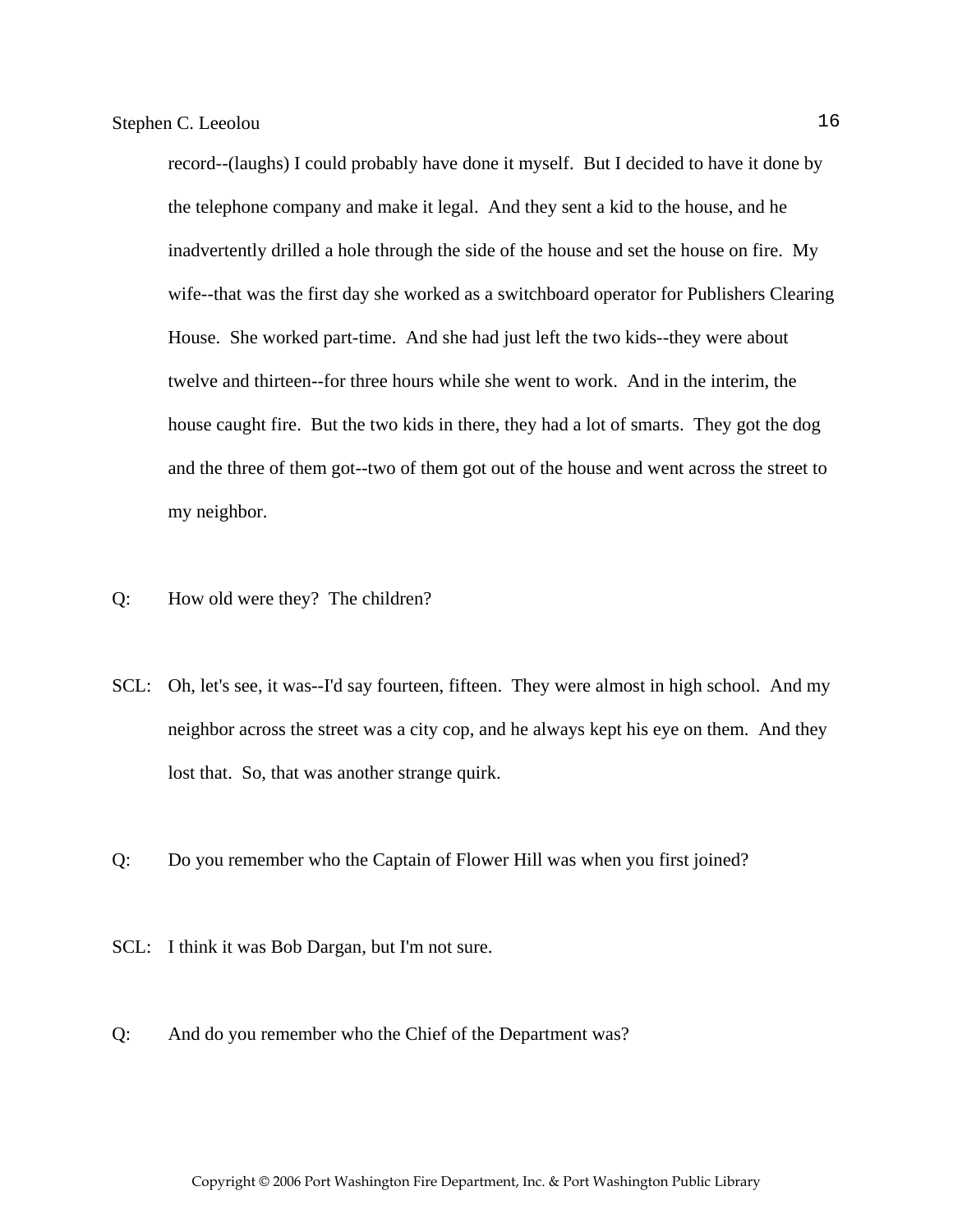- SCL: Probably not. I could probably look it up, but I don't remember off the top of the my head.
- Q: How many of the firemen who joined when you joined are still in the Department?
- SCL: Let me see. Well, that'd be hard for me to figure, but I see my--they'd all be oldtimers. But I would say anyone with--what do you want--particular names?
- Q: If you would, yeah.
- SCL: Well, there--you know, there's John Murray. I'm sure you spoke to him.
- Q: Yes.
- SCL: And there's Harold Poole. He's my brother-in-law. There's Bucky Lewis and Harry Hooper. And there's not too many of us left in Flower Hill. They've either moved out or are deceased. Some of the oldtimers in Atlantics are still there, like--I just saw him last night at the funeral. We just buried one friend of mine--George Mahoney--today, he's being buried. But I would say the ones that are the senior members of the Department that are alive, there's not many more who have more time than I would have had. I would have had fifty-seven years. And I think George just died, he was the senior member of Protection, so he had sixty-seven. So I'd say anybody in that category that are alive here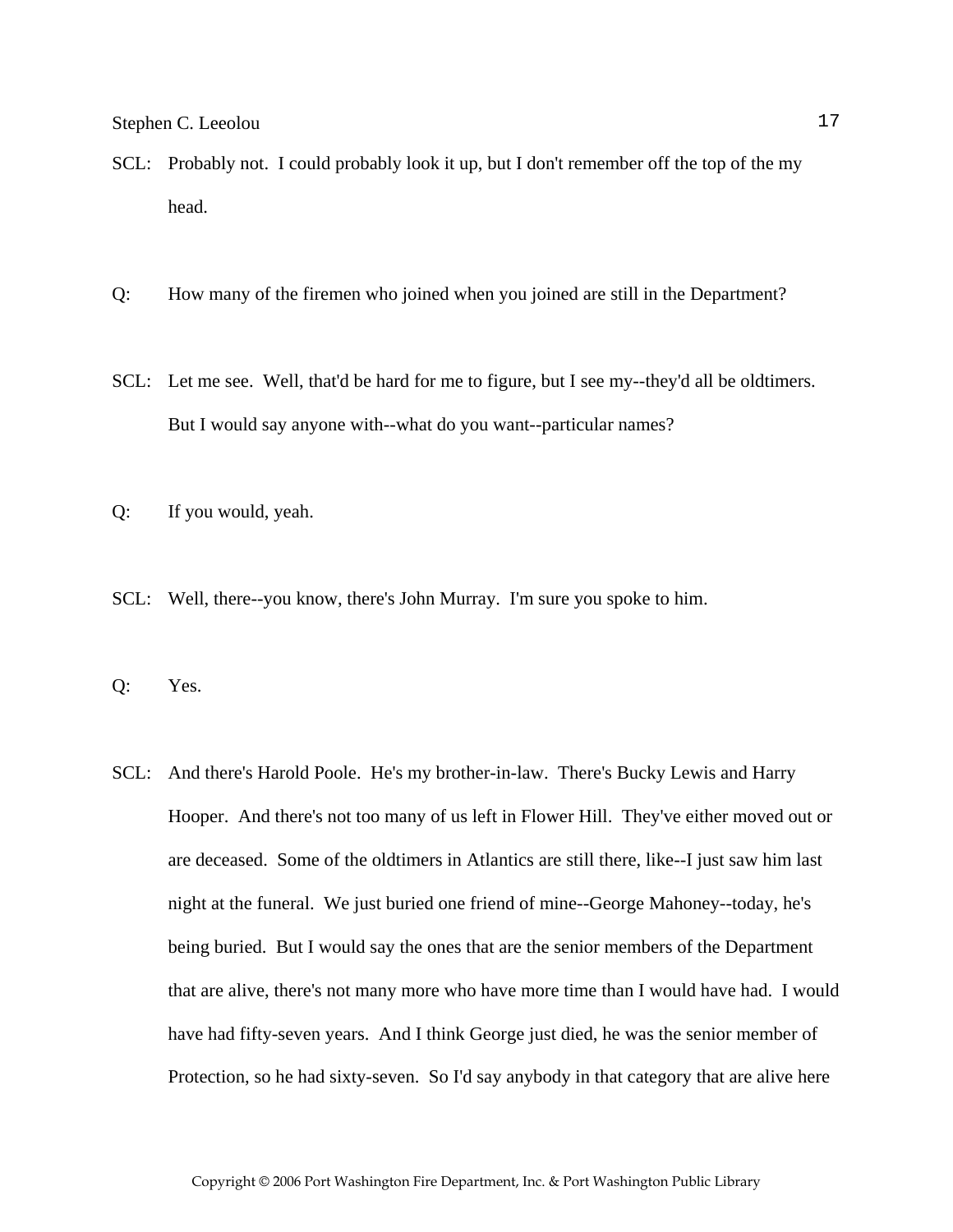are probably still active. Most of them are active, you know, to a degree (laughs). How active can you be at that age? But they do.

- Q: Can you tell me about the offices that you held in the Department?
- SCL: Yeah, the officers were good people. I knew most of these people from the affiliation with my father's bar and restaurant, so I knew who I was going to be dealing with. And I never had any problem with an officer. It wasn't difficult to do as you were told. And I don't say I was happy about it, but you weren't going to squawk about it. I wouldn't anyway.
- Q: Were there any orders that you were not happy about?
- SCL: No, I don't think so. And like I say, in that category that was only a two-year span, because I came in in '48 and left in '50. Then when I came back after the Korean War, I was no longer a rookie, because my military time counted, so I was on the racing team and various committees and stuff like that. So you were kind of--the five-year mark is where you go, and once you get there, you're kind of away from all the orders and stuff. But, you know, you always —did what you had to do, everybody pitched in. That was the whole key. I mean, at a clean-up or a picnic, an officer wouldn't need anything. And, like I was just saying, we worked hard and did what we had to do to fulfill what we wanted to do.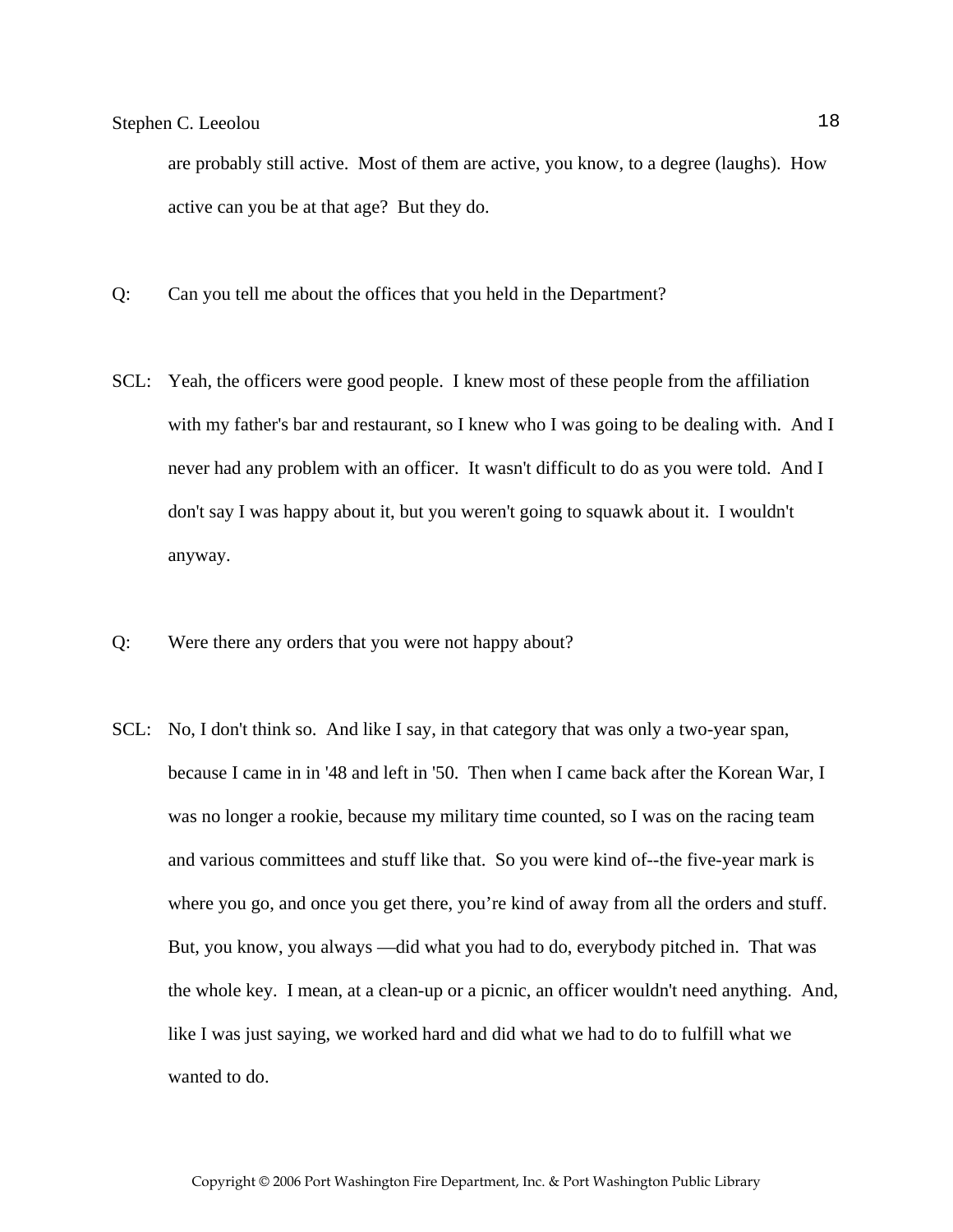Q: Well, what about you? Did you serve as an officer ...

SCL: No.

Q: ... yourself?

- SCL: I didn't want to be an officer. I wanted to be a fireman. Maybe that was coming out of the Navy, I don't know. But I served ten years on the Board of Directors and stuff like that, but as a line officer, I didn't do anything. I was more in the line of duty, not necessarily running the business.
- Q: What kinds of things came up before the Board while you were on it?
- SCL: Well, there's always a yearly budget, so we're--oh, just a lot of things. The renovation of the firehouse. We had just done a big renovation at Flower Hill. And again, the Board of Directors was a meeting of the minds. There were no professionals there, I don't think. They were quasi. Everybody knew a little bit about everything, and we all just put our minds together and sat down and hammered everything out that had to be hammered out. It was an interesting thing, seeing how the Fire Department runs on the other side of the spectrum.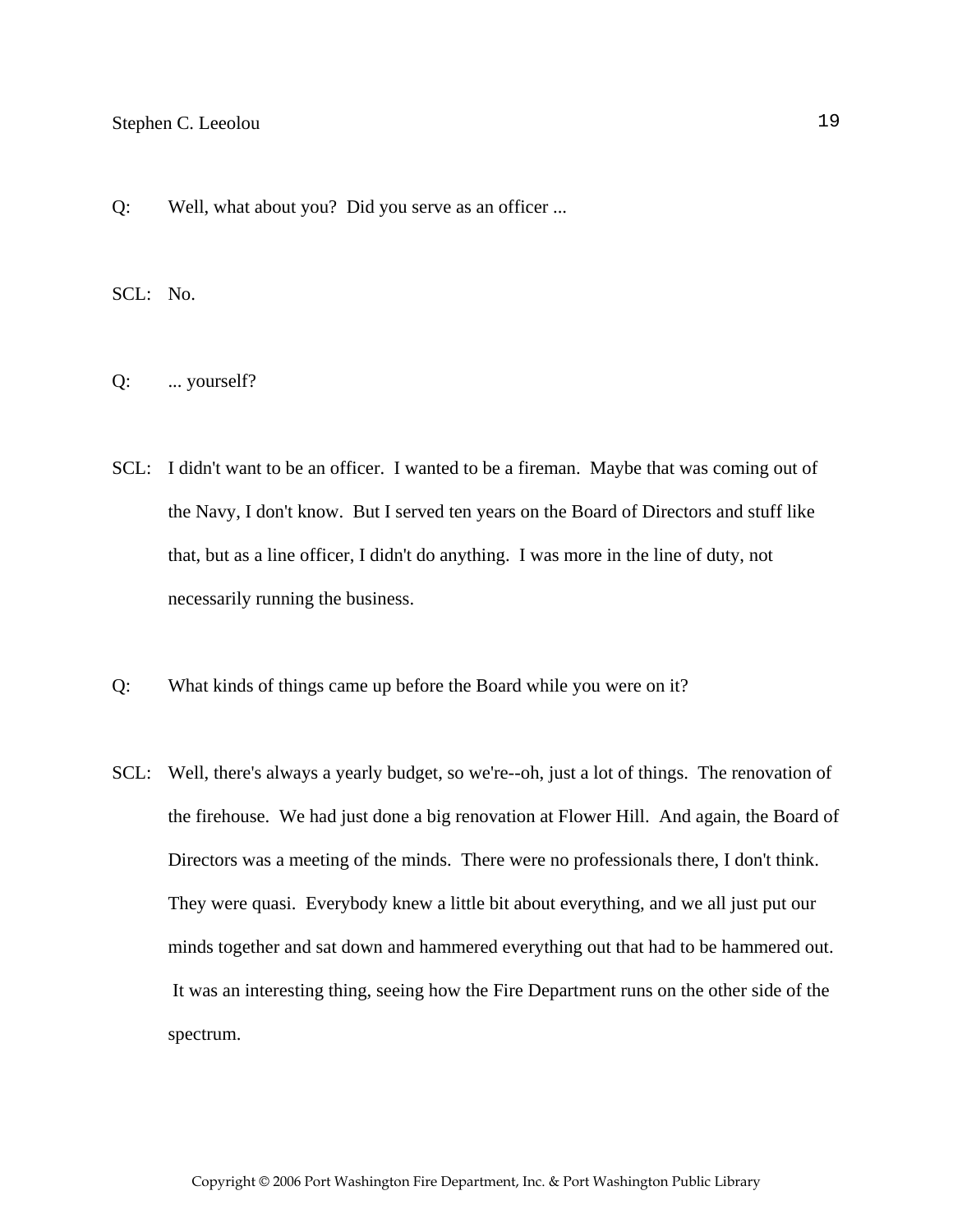- Q: Did you run into a lot of red tape?
- SCL: No. We usually had professional help when necessary to avoid that. Like attorneys and architects, and things like that. But we basically did everything ourselves. And it was always a--for some reason, through my whole fifty years in the Fire Department, there was always people who were qualified. Not professionally qualified, but qualified enough to do the job, from their own jobs and experience, I guess.
- Q: You served as Vice President ...
- SCL: Yeah.
- Q: ... and then, yeah, and President?
- SCL: No, I didn't take President, because-- I don't remember why, but I served--Jimmy Duncan was the President before me. He's the local police commissioner.
- Q: So what were your responsibilities as Vice President?
- SCL: Like any vice president. With the President not being there, you took over and did everything. I ran a couple of meetings, but that's just following parliamentary procedures. Not very difficult. Easy.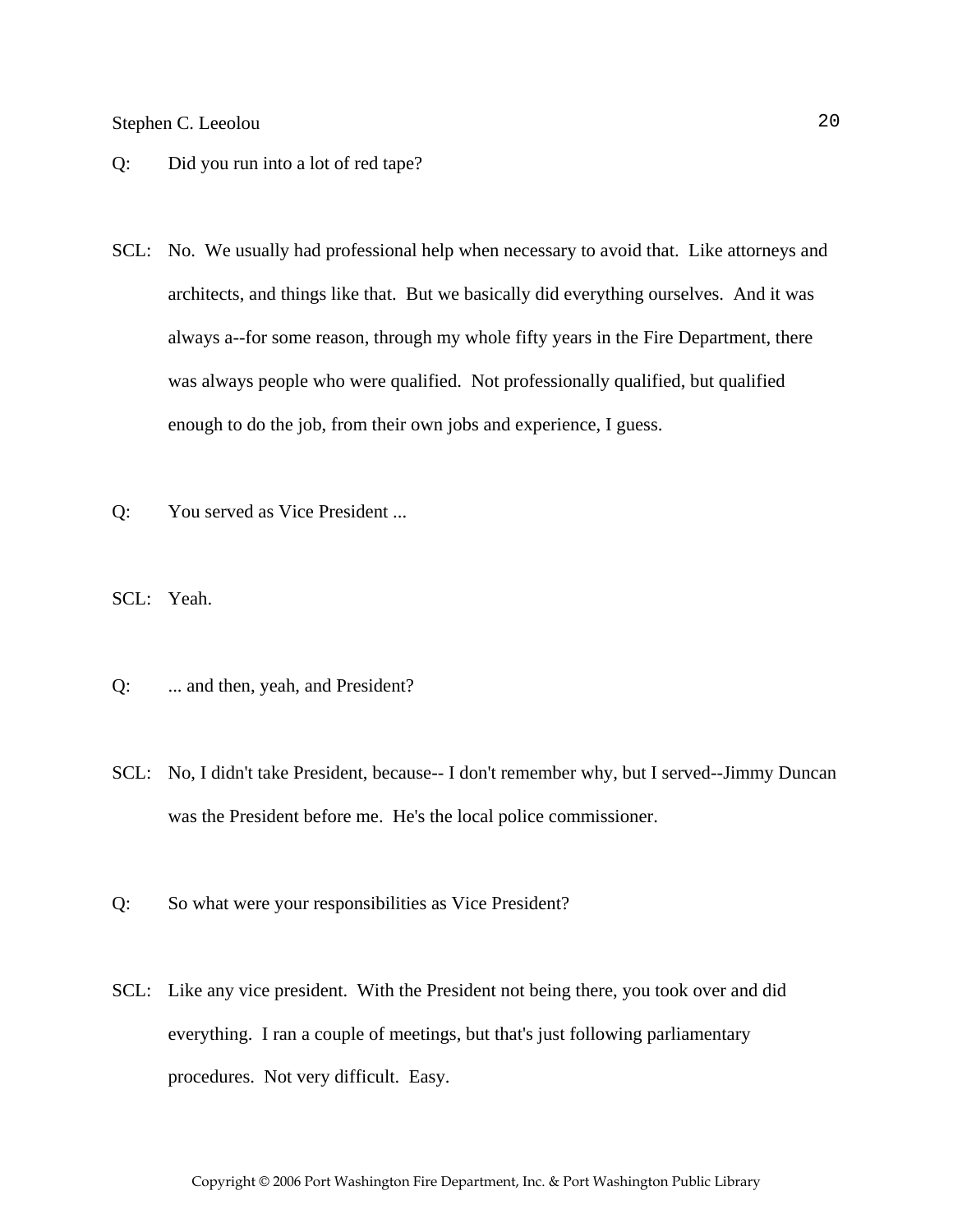- Q: Did you find the job rewarding?
- SCL: Oh, yeah. Every job up there's rewarding. If you go up--I think it's true of anything you do. If you do something and you do a good job, then it's got to be rewarding. And I have a philosophy, that's why I got off the Board of Directors nine years ago, because we had bought a summer home in Myrtle Beach, and I was going down there. And I felt that if I couldn't give the company twelve months in the position, I wouldn't do it. That's my own philosophy. But I still stay active. I keep my nose in the business.
- Q: Which committees did you serve on?
- SCL: Membership. Financial. Tons of them. By-laws, which were horrible.
- Q: Why?
- SCL: Dry. Very dry (laughs). You know, you change by-laws, you're just changing a "thuh" to a "thee," and it gets very boring. But you've got to do it. The job has to be done, and somebody's got to do it. And that's the whole concept of the Fire Department, I think. There's always somebody who will step into the breach, if necessary. And it always amazed me, because, you know, these guys are family guys, business people, yet they give of themselves, and that's their backbone. I hope it lasts. I just hope.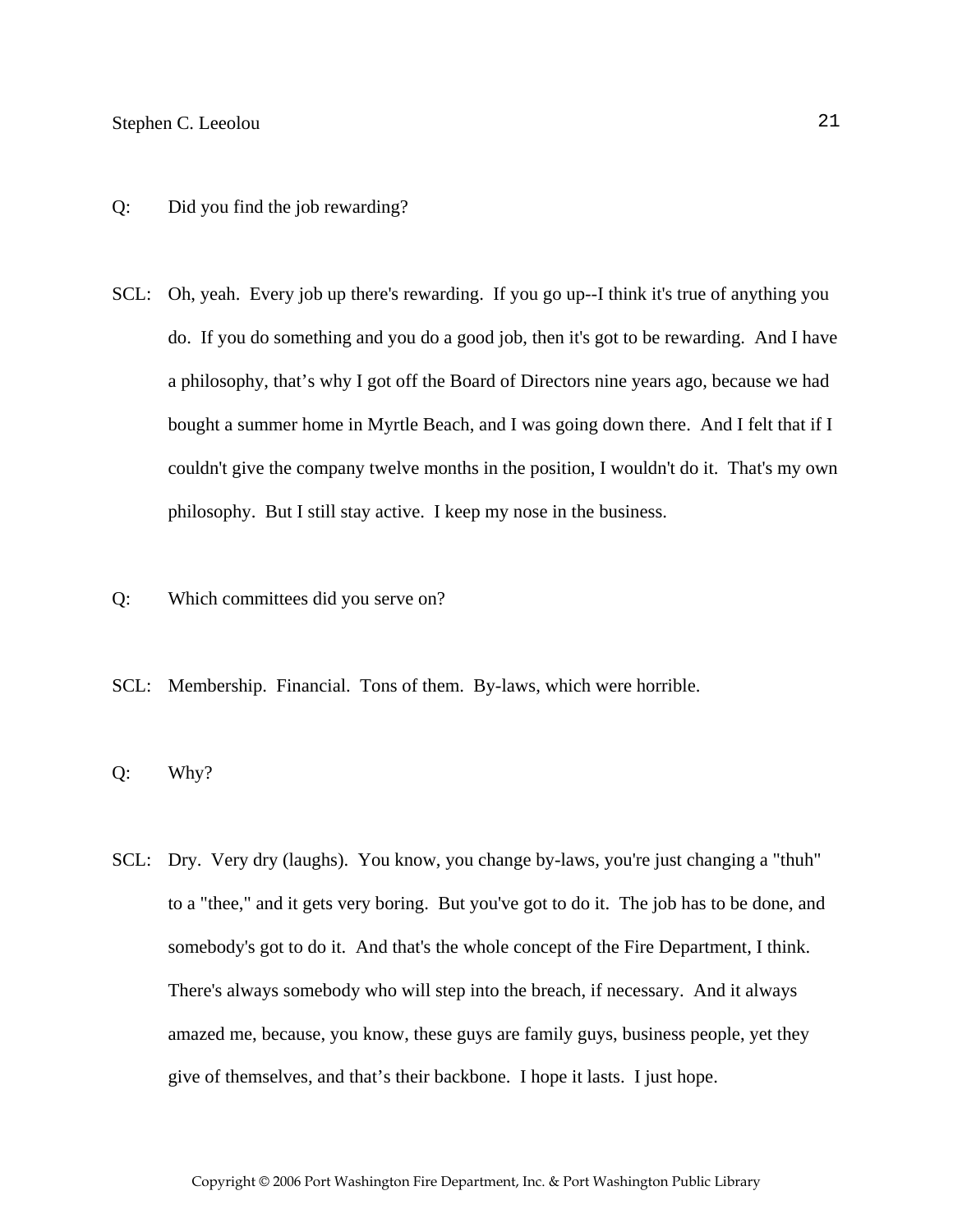- Q: Hope what lasts?
- SCL: The volunteer service.
- Q: What do you think?
- SCL: Economically, eventually it's going to have to go. You know, it's just not going to work. It's like everything else. Just progress, they call it. (Laughs) Not my idea, but that's what's going to happen. It's going to happen. I don't know if I'll live to see it, but it's a matter of time. A lot of facets, because you can't get people. Cost factors and zoning changes--just a whole bunch of things that--it won't fly in the next twenty years, I don't think. Might be able to--I hope to God I'm wrong, but I don't think so.
- Q: Do you remember the *Readers Digest* used to have a feature called "My Most Unforgettable Character"? Were there people in the Fire Department that you might put in that category?
- SCL: (Laughs) I guess. I thought that one of the most unforgettable characters was a good friend of mine I went to high school with--Bobby Cocks. He was a great guy. He was just a character. Good fireman. He was the Fire Marshal here for many years. But good softball player. I used to play softball with him. Just a guy that was fun to be around.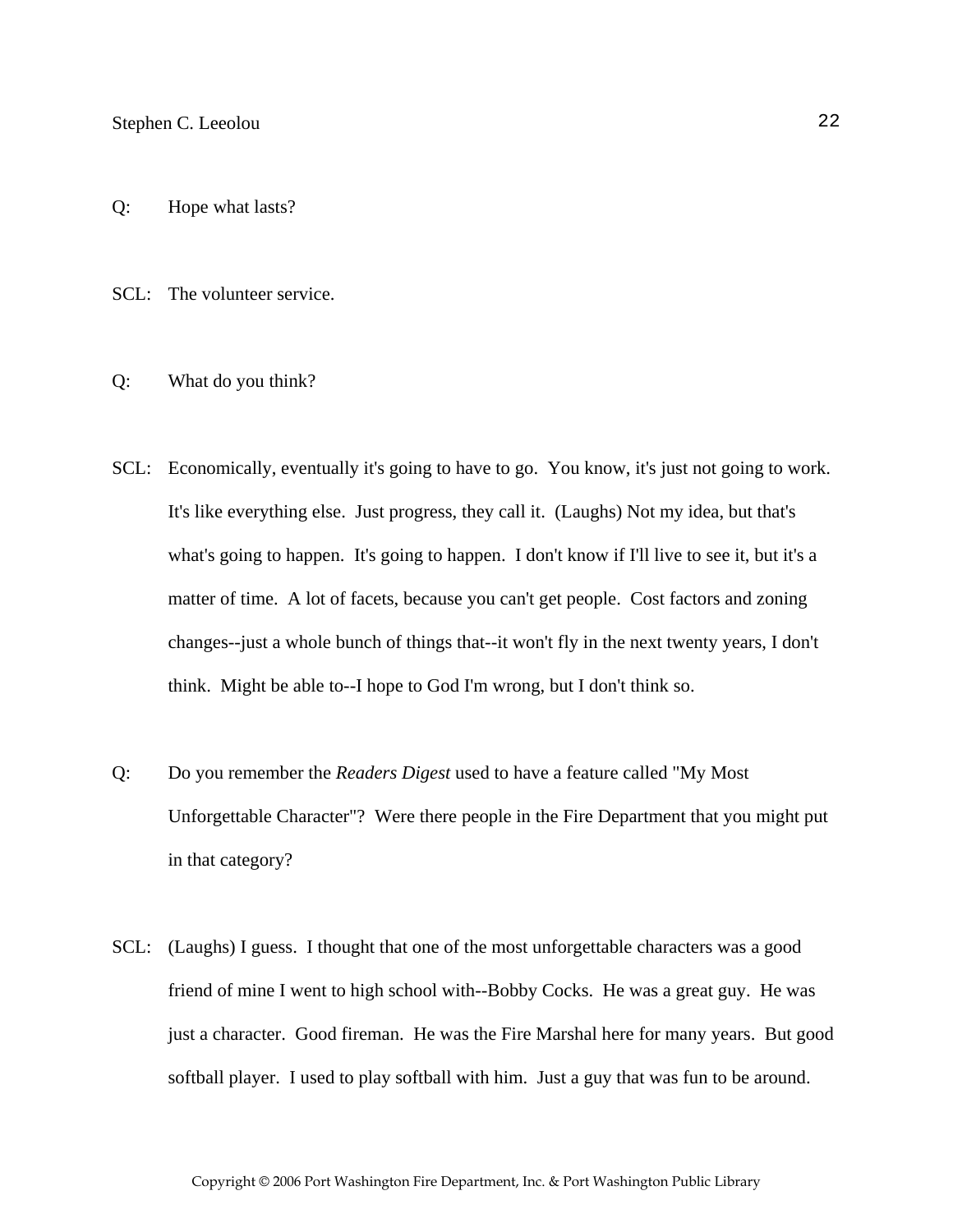He's since passed away, unfortunately. He was a good guy. And I guess there are a lot of them, but why they were characters, I don't know. But there was a lot of them that used to belong to Protection and were baymen. And they could open clams like you'd never see. I mean, they were professionals. And nobody thought anything about that, but these guys could do it, and they were all characters. Smoking a pipe and opening clams, with baseball hats on the back of their head. And they were a good group.

- Q: Do you consider yourself a clamdigger?
- SCL: Not in the true sense of the word. But I guess I am. I never--I dug clams myself when I was a kid, but not to sell professionally. But I've been on the water all my life. Had a couple or three boats. And I love the Bay, and I love Port Washington. In fact, my wife —the last boat we had, she loved the water. But, going on in life, after a while, you're not using the boat, so it's--you know, we couldn't keep it, so we got rid of it. Yeah, I guess I'm a clamdigger.
- Q: What are the biggest changes in the Department, that you've seen over the years that you've been a member?
- SCL: Well, I think the biggest thing I've seen in the Department, the number one *ichiban* ["Number One" in Japanese] is the training. The people are trained so much better today than we were. And that's not to say that the people that were training us weren't as good,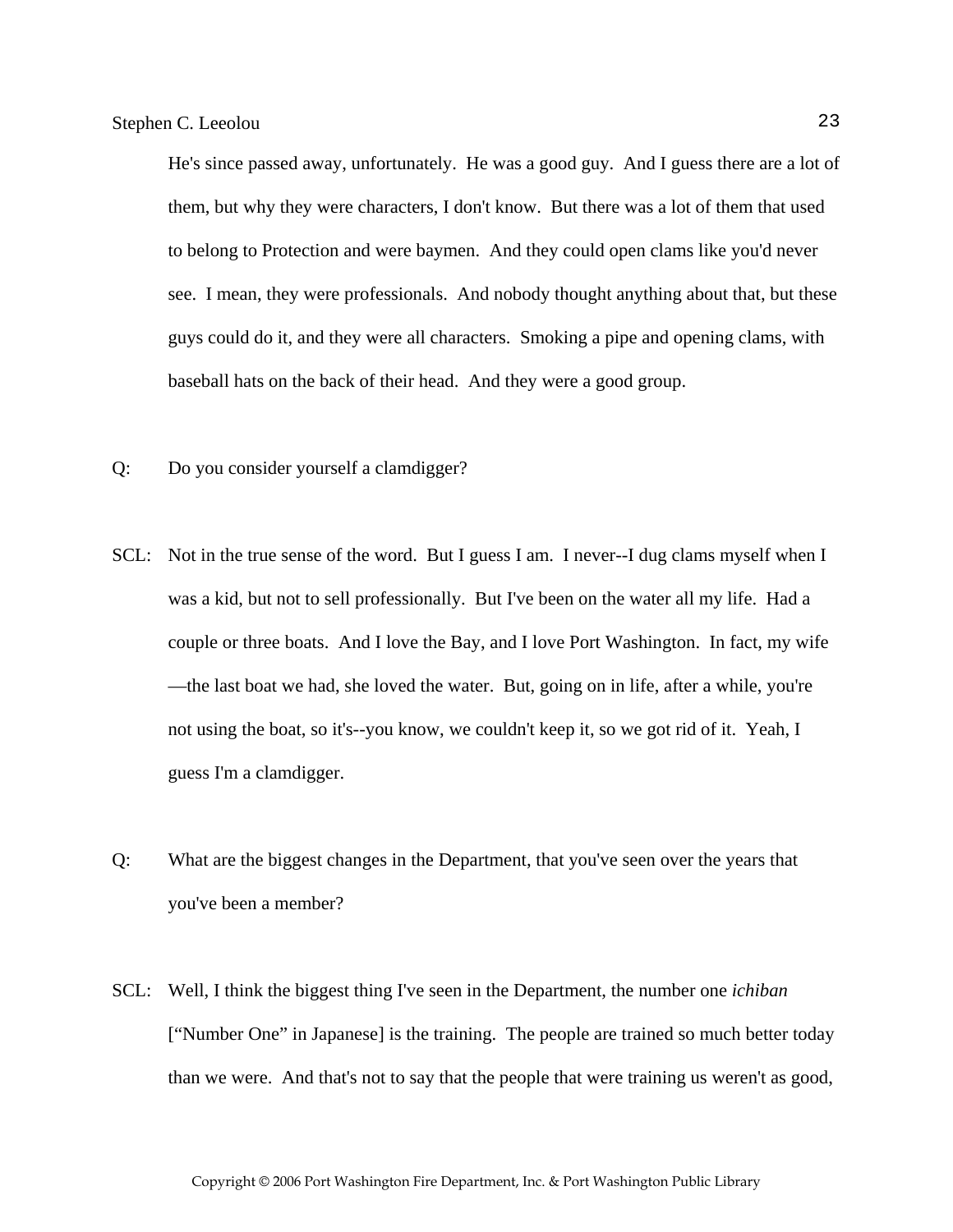but the thing was that there's more facilities. There's fire schools, and there's training centers, and we never had any of that. We trained in a firehouse by our Lieutenant or Engineer showing you what to do around there, but it's just progressed so much further- the equipment, the trucks today are so far superior. In my wildest dreams forty years ago, I never would have believed this could ever happen, but it was just technology. And the whole department, not the individual company, but the Department as itself now is far more streamlined. But obviously, you've got computers, telephone, da-da-da-da. Just technology, by far. The kids coming in, are they of the same caliber as we were? Yeah, I'd say so. They kind of dance to a different drum a little bit. But we (laughs) get used to that.

- Q: In what way?
- SCL: Well, you know, kids are kids. Especially when you've got seventeen-year-olds and, you know, they started taking seventeen-year-olds to augment the force. You know, I have seventeen-year-old sons that brought me back, you know (laughs). And a seventeenyear-old kid can be the greatest thing in the world, but he can be, sometimes, the dumbest thing in the world (laughs). But, you know, I just think that the Department is--I think when we were the Fire Department, we were quasi-professional. I think now, they are professionals of the highest degree.
- Q: Do you think they are as efficient as a paid fire department?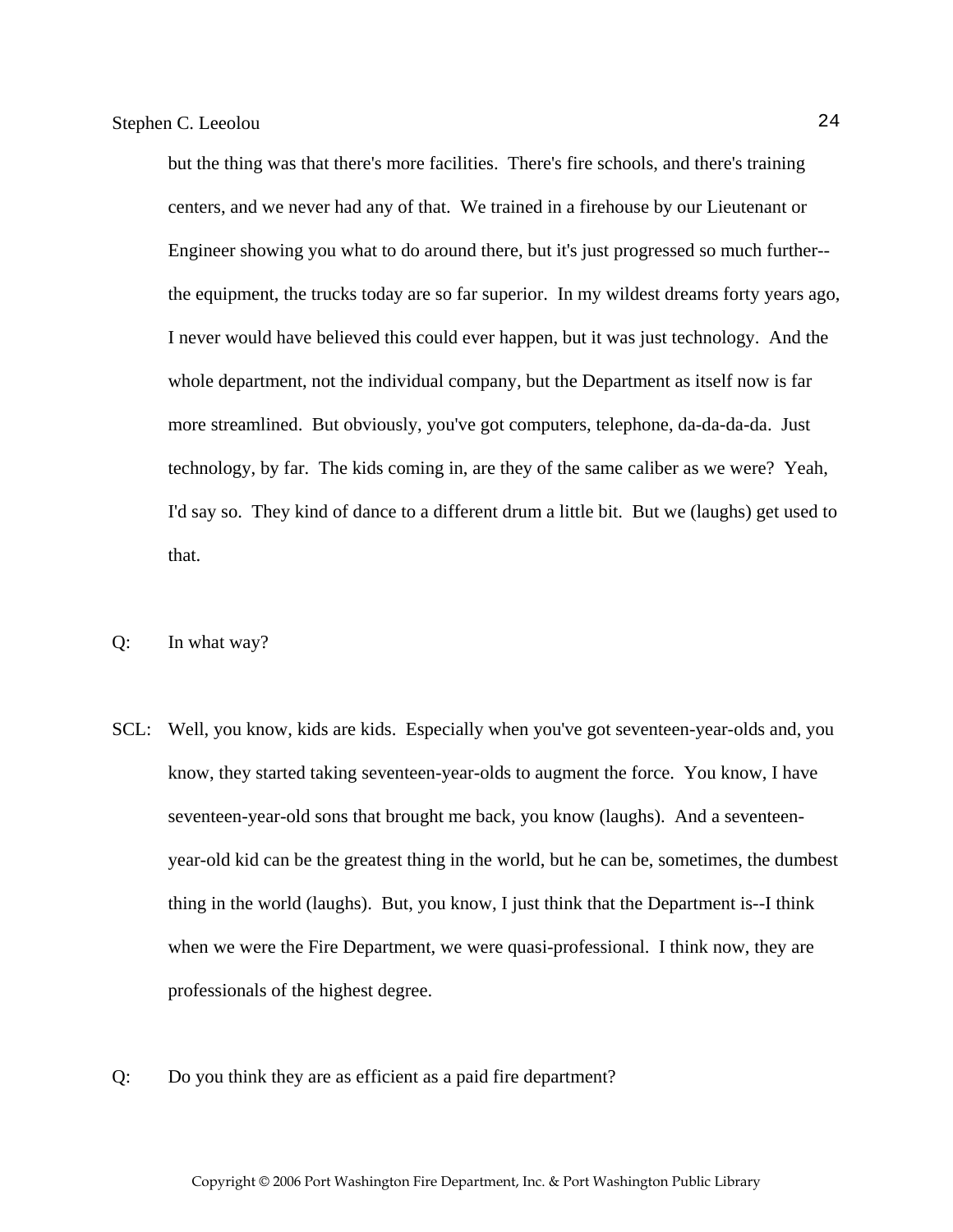- SCL: Absolutely. Probably more so. Because it's not a job. You know, you can get lost into a profession if it's a job, and you get kind of blasé. I think we're as good as any paid department in the country. Training-wise, equipment-wise. Everything.
- Q: How do you think your two years in the Fire Department helped you in your military service, and then how do you think your military service helped you when you came back to the Department?
- SCL: Well, the two years in the Department, with the military, it was kind of a push. I don't think it made much difference when I went in the Navy. But I think when I came out, I realized what they were trying to do to me before I went in. In other words, the military had more effect on me early on as a fireman, because it taught me to follow orders. And we had firefighting in the Navy. I mean, you had it all the time, both in boot camp and aboard ship. So I think it really--when I first went in the Navy--and of course, I was nineteen years old. I say that because--well, actually twenty--when you're a kid, nothing frightens you and nothing's impossible. But the way I felt after I came back out that the military--in fact, when I first came out, the Fire Department, the volunteers, had adopted a lot of the firefighting techniques of the Navy, with fog and stuff like that. So I was kind of familiar with it. That's what the Navy and the Fire Department did to me, I think.
- Q: Where did you serve?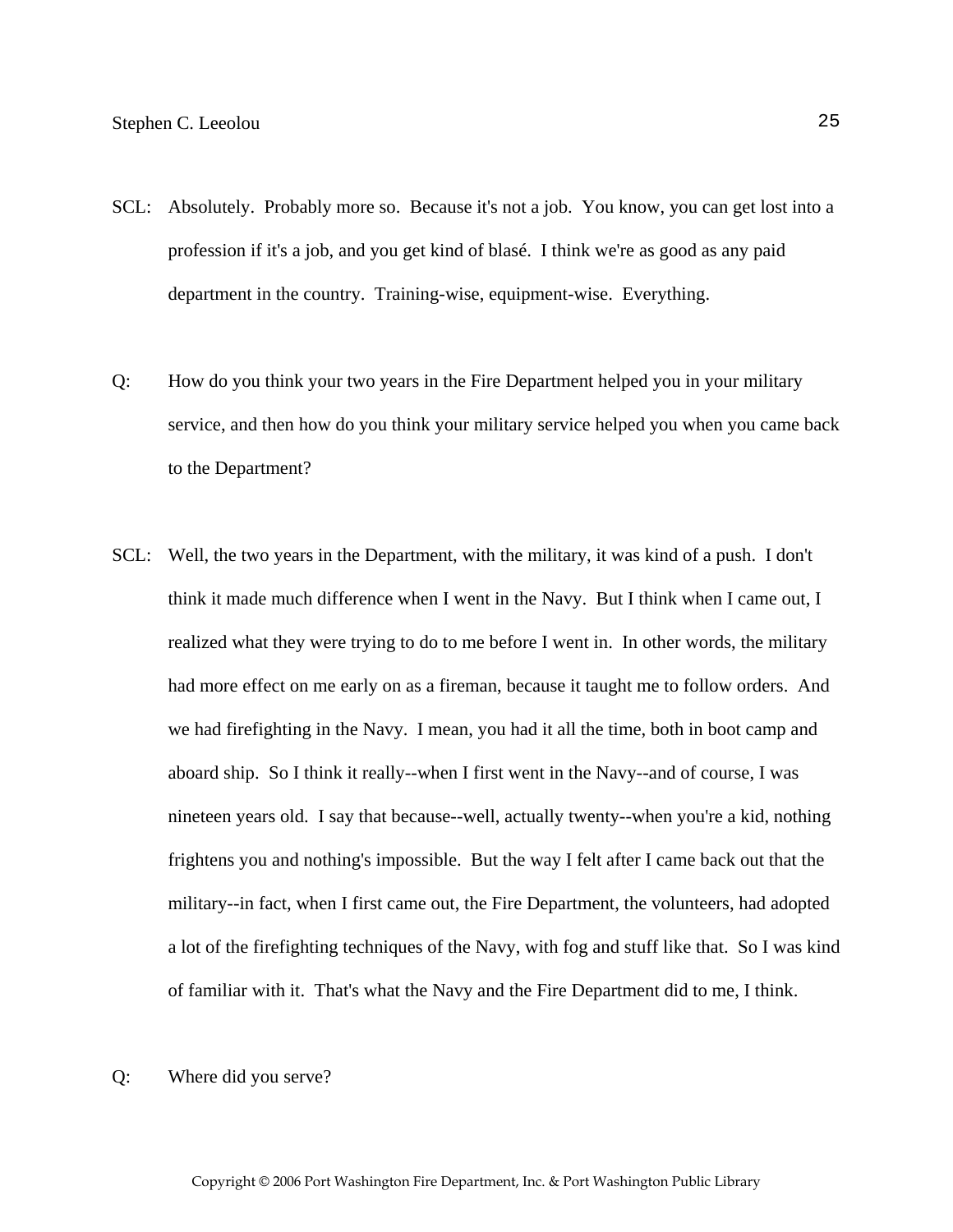- SCL: [I served in the USS Saipan. She was a carrier. I spent a year and a half in Korea and was](http://www.pwfdhistory.com/trans/leeolous_trans/fhh_members004.jpg)  all over the world with the Navy. The old axiom: "Join the Navy and see the world." Well, it worked with me. We left Virginia in nineteen-fifty---late 1951 and went through the Panama Canal. We went to Hawaii and Japan. Then came back through the Suez Canal, so we circumvented the world. We went right around the world. I mean, I thought it was the luckiest thing in my life, the Navy. I saw more of the world in four years than I could do in a lifetime. Great life.
- Q: Do you ever go back to visit places ...
- SCL: Oh, I still go. We have reunions every year. And I'm not going this year, but I was there last year. Yeah, we meet up. We have about eighty percent attendance with the people I knew. So we're doing good there. They all are doing well. But they're spread all over the country, too, which is great. Yeah. The Navy was a good experience. That was my college experience -- was the Navy back then. It was great.
- Q: So you worked on the by-laws, and the by-laws stipulate some of the characteristics that a firefighter needs to have?
- SCL: No, the by-laws are the rules that a company abides by. It has everything in it. What you can do and what you cannot do. I mean, to a thing like how a President can conduct a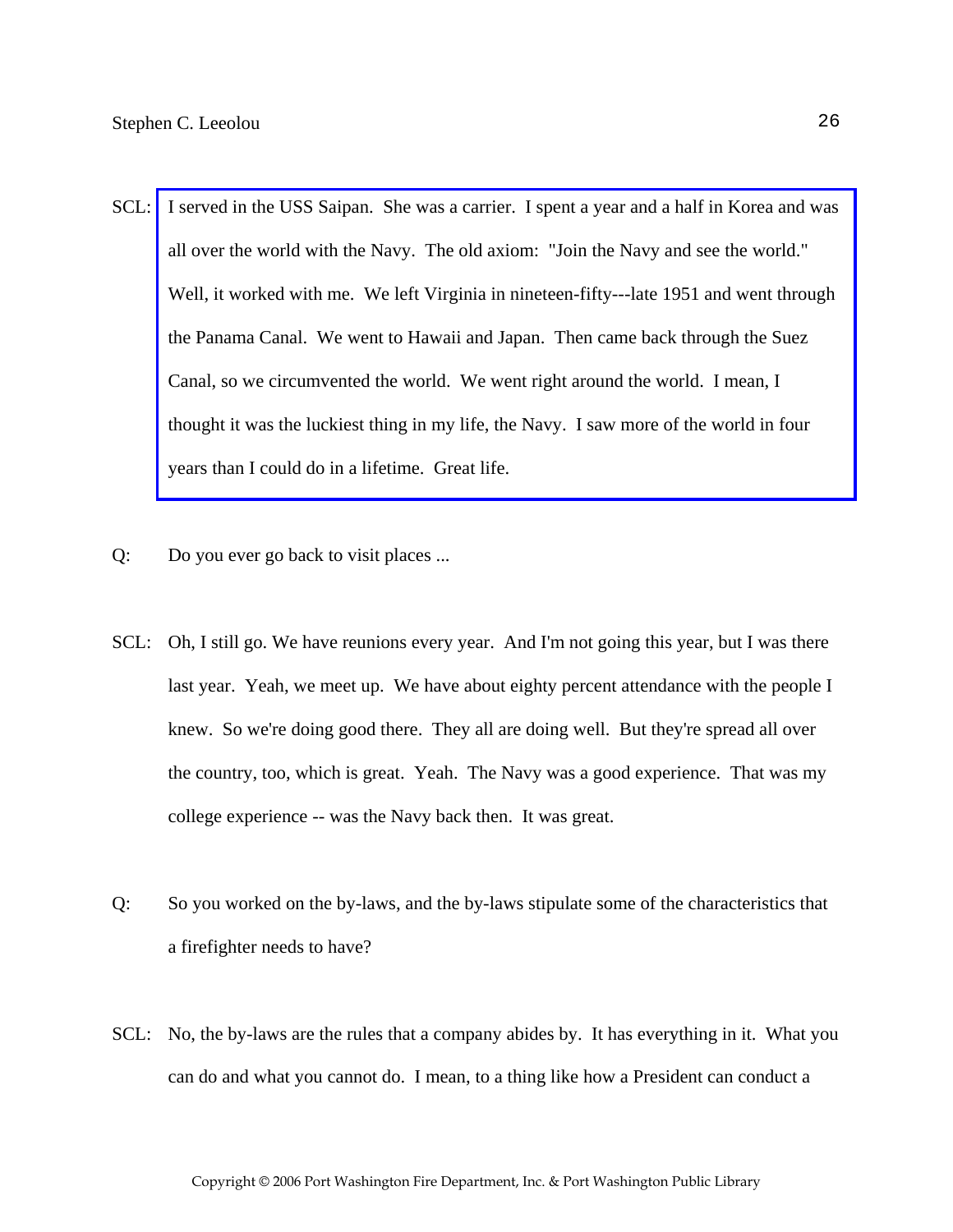meeting, how many points you have to get to maintain your standing in the Fire Department. And it's all written down in black and white. Like any by-law for any organization. And they are the rules. The by-laws--well, see when I left Flower Hill in 1950, then, the other three--two companies here, allowed their members to stay as a member, as long as they resided in Nassau County. Flower Hill's didn't. Flower Hill said that if you leave the fire district, you cannot be maintained as a member. I mean, by-laws are by-laws. You have to abide by them. That's what they were in place then, and that's the way it is.

- Q: And the three companies still have separate sets of by-laws?
- SCL: Yes. The company has by-laws and the Department has by-laws. So, each company--but they're pretty much the same. There are a few changes, but most of the by-laws are just rules that we live by. And if there's a question and it isn't covered by the by-laws, then you can't do it, whatever it is--financial or whatever. But, you've got to have that in an organization this size.
- Q: How much competition is there among the companies?
- SCL: Not as much as there used to be. It's more or less pretty stable. There's not much--a little bantering back and forth. But years ago, we had three separate racing teams, so we competed against each other. And they've since combined that into one, which was the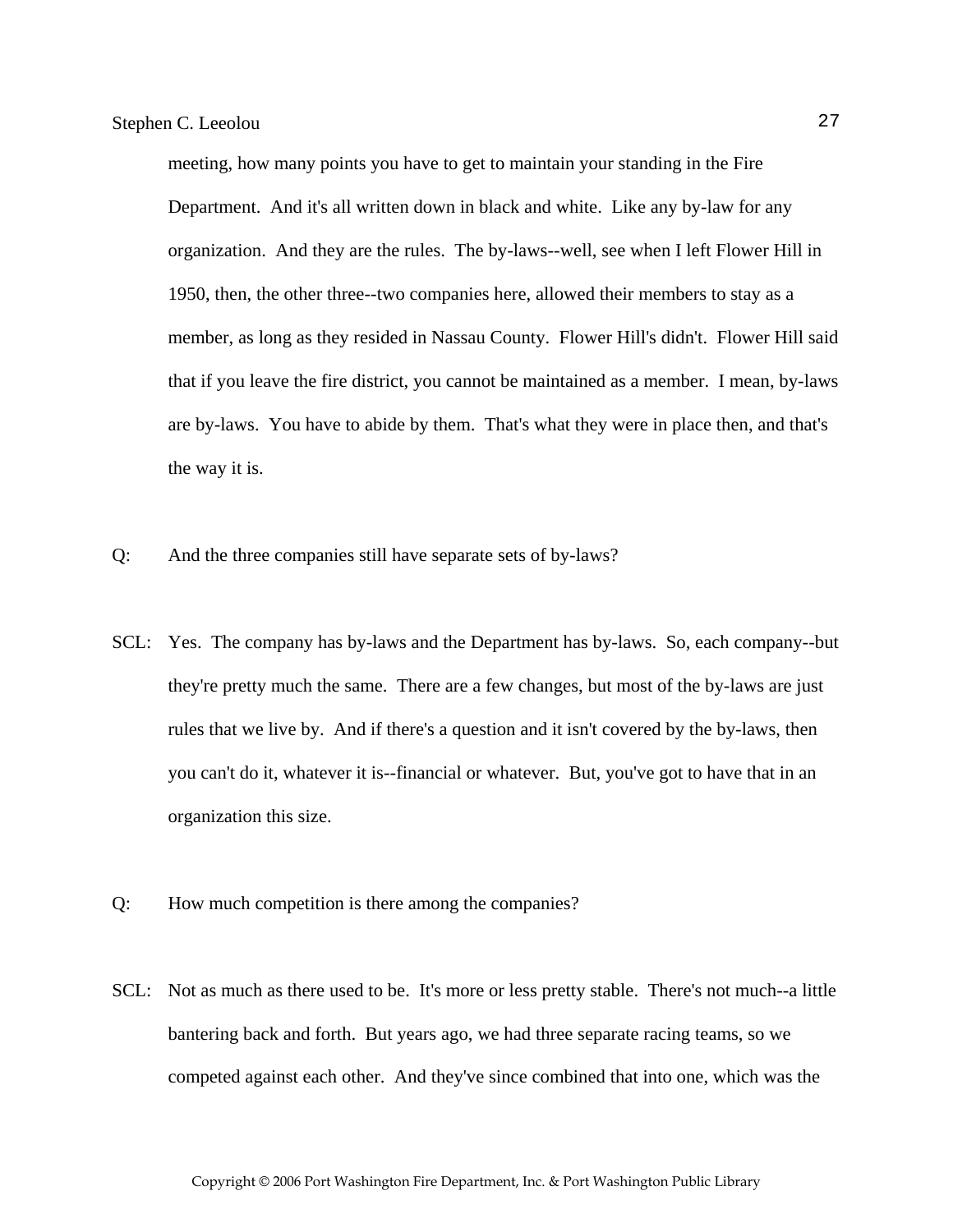smart thing, and they're called the Road Runners, and they were very, very good.

Q: How about in fighting fires? Is ...

SCL: Oh, no, no.

- Q: ... there competition there?
- SCL: No. Absolutely not. That's counterproductive. You can get somebody killed. But, you know, softball games and things like that. There was plenty of competition. We used to play each other in softball. It was good. But I have never in my entire life seen competition in a fire. It's a business; you just can't do that.
- Q: What was your best day as a firefighter?
- SCL: My best day? In what respect?
- Q: In terms of the service that you were performing?
- SCL: Well, I don't know if it was a good day or a bad day. You know, fires like the Sands Point Bath Club. [Then there's the lumberyard.](http://www.pwfdhistory.com/trans/leeolous_trans/peco_fires034_web.jpg) And they were memorable, because you used what you were trained for for a longer period of time. And was one better than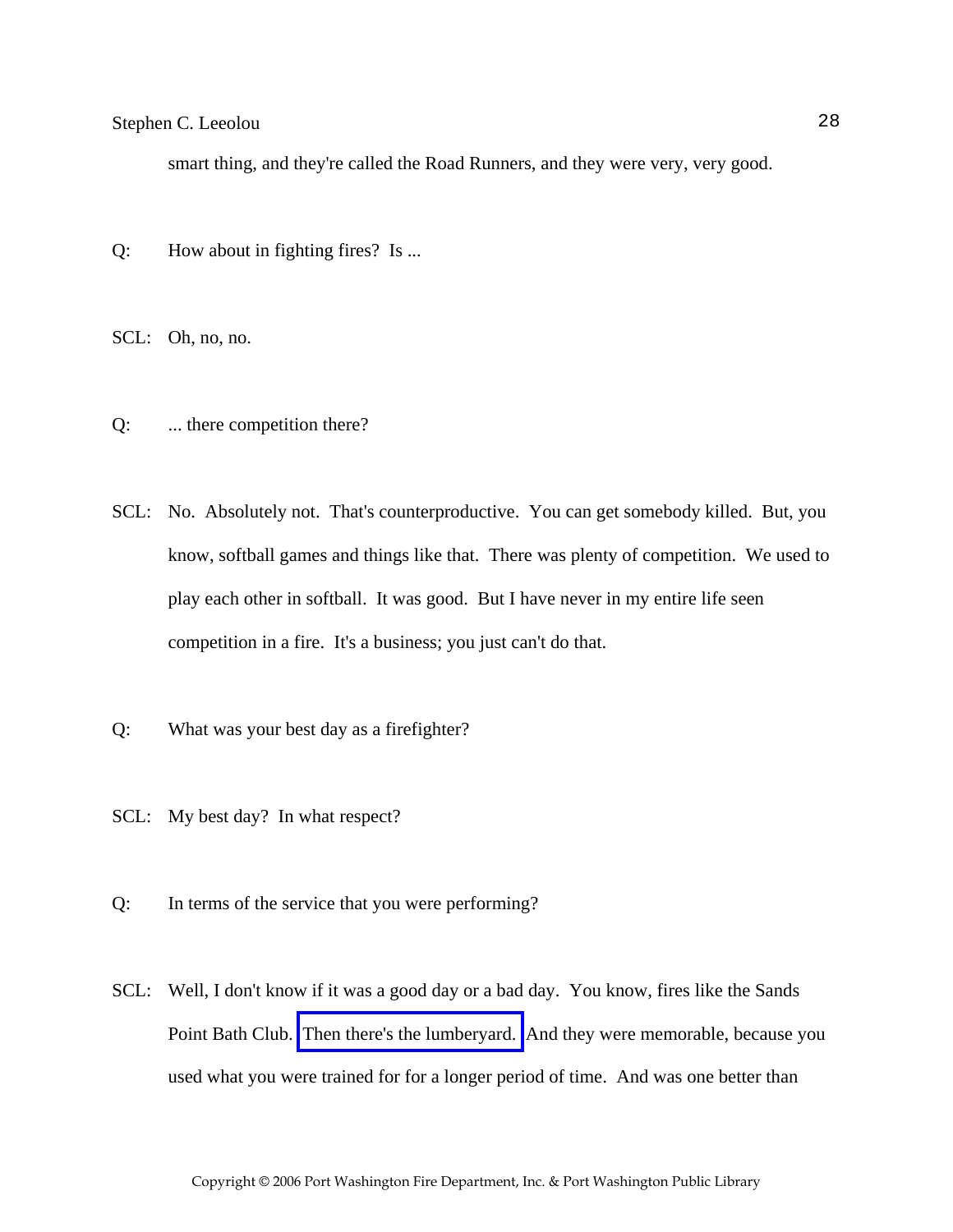another? I don't think so. You're just doing a job, and you do what you could when you were there. I mean, you just--everybody had something to do, and the net result was the fire was out.

- Q: Did you ever rescue anyone?
- SCL: No. Close one time. We saw, I think Tommy Murray, Chief of the Department, he [rescued--when I was there that night, he went in and got a lady out of Soundview Village.](http://www.pwfdhistory.com/trans/leeolous_trans/news_cocks350a_web.jpg)  But, no. I never had any part in it. But I know Tommy did.
- Q: What do you think makes a good firefighter? What qualities?
- SCL: Dedication. Dedication.
- Q: Dedication.
- SCL: And more dedication. And more. And that's all you really need. You've got to be dedicated to what you're doing, and everything else in between is superficial, I think. You know, you get hung up on not liking an officer or a rule or regulation, but you have to put that behind you. But there's a lot of social life to it. Camaraderie is probably a better word. I mean, you see guys on the street, and you walk in the firehouse, some guys watching television, say "Hello, how are you?" and you walk away, or you sit down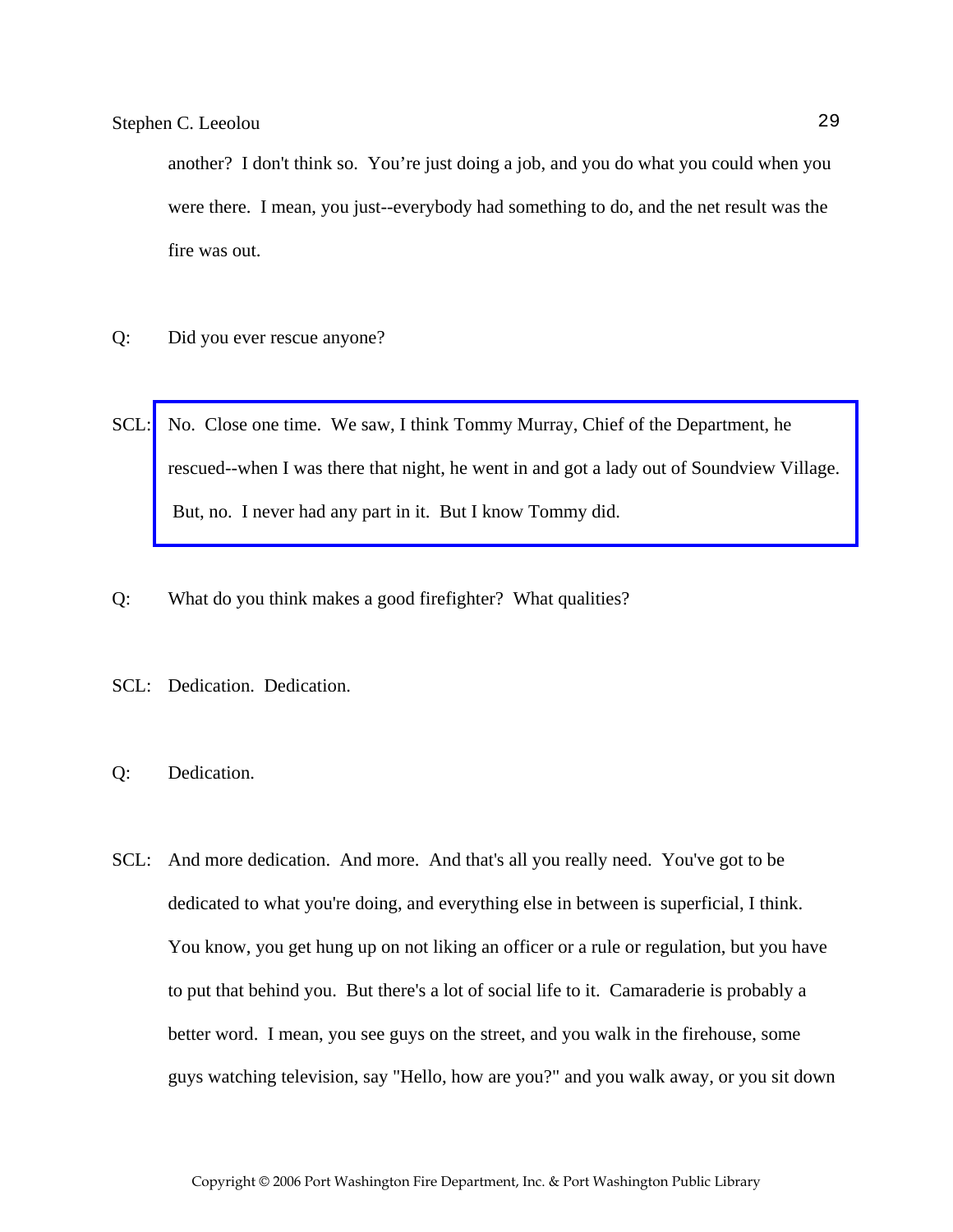and talk, and it's just camaraderie. It's a place to go where you can sit down--and the topic of discussion isn't always fires, either. It's sports and politics, and everything else. It's just a nice place to be. I go to the firehouse once a day, just to go up and see what's going on, what's on the bulletin board, and what's happening.

- Q: And what kinds of things will be on the bulletin board?
- SCL: Well, you know, if a truck is out of service. If there's a funeral. But, of course, now we all have pagers, so most of that stuff you can just sit home and read the pager and find the same information. But that's why I go *there*, because I might bump into somebody, or there might be something that has to be done--a truck to move or something, you know. I'm retired. I've been retired nineteen years now.
- Q: What did you do for the telephone company?
- SCL: Repairman. Lineman. Splicing. The whole gamut. Best job I ever had in my life. At that time, it was a great job.
- Q: You say "at that time." You don't think it is anymore?
- SCL: Well, I think, again, that it's the times. You know, AT&T--the telephone companies aren't what they used to be. They're all split up and competitive. But that's another thing.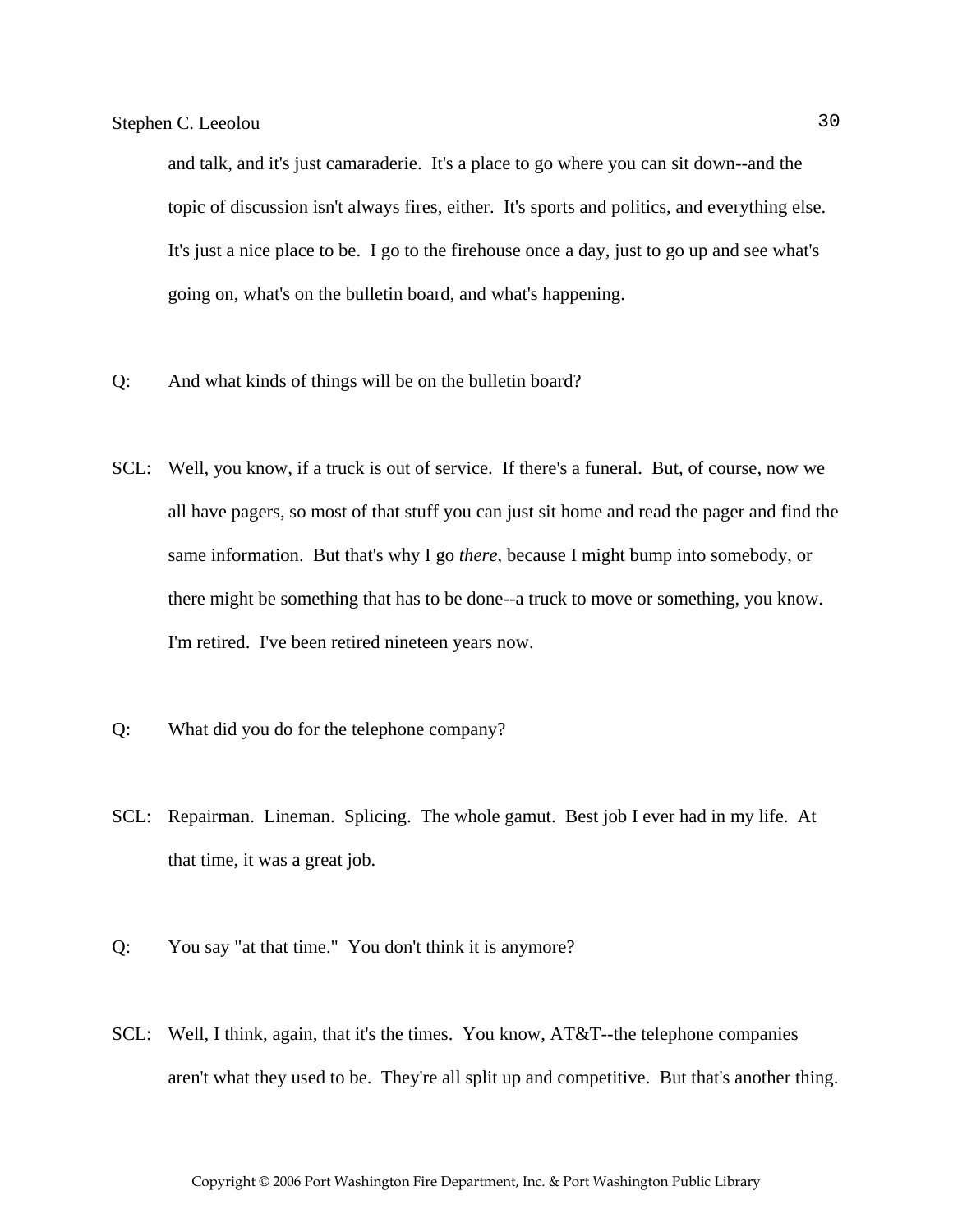But I liked the job, because it was--you see, when we came out of the Navy, I think, in my generation-- I'll speak for myself--we were looking for security. And that was a secure job. In today's world, there is no security, as far as the kids are concerned. They know that. I have a niece, she makes six figures, and I said to her one day, "Dana, what about your future? What are you going to do about that?" And she told me, "Uncle Steve, the future's right now." And that's the way they think. That's the difference. That's a big difference, in my thinking and yours, I'm sure.

Q: Excuse me. I have to turn the tape over.

#### SCL: Oh ... [END OF SIDE A; BEGIN SIDE B] ...

- Q: What was your worst day as a firefighter?
- SCL: [The day Bobby Dayton died. I mean, you know, I never thought I'd see that in the Fire](http://www.pwfdhistory.com/trans/leeolous_trans/pnews881201_pz_web.pdf)  Department. Of course, you know it could happen, but you never believed it would happen. And he died fighting the fire where my father had his restaurant. So I had a little personal attachment there. We were right above our apartment where I lived for five years-- just got caught, you know--and again, I was going to work that day, and I stopped at my father and mother--because my father owned the building, and I stayed there, and Bobby died.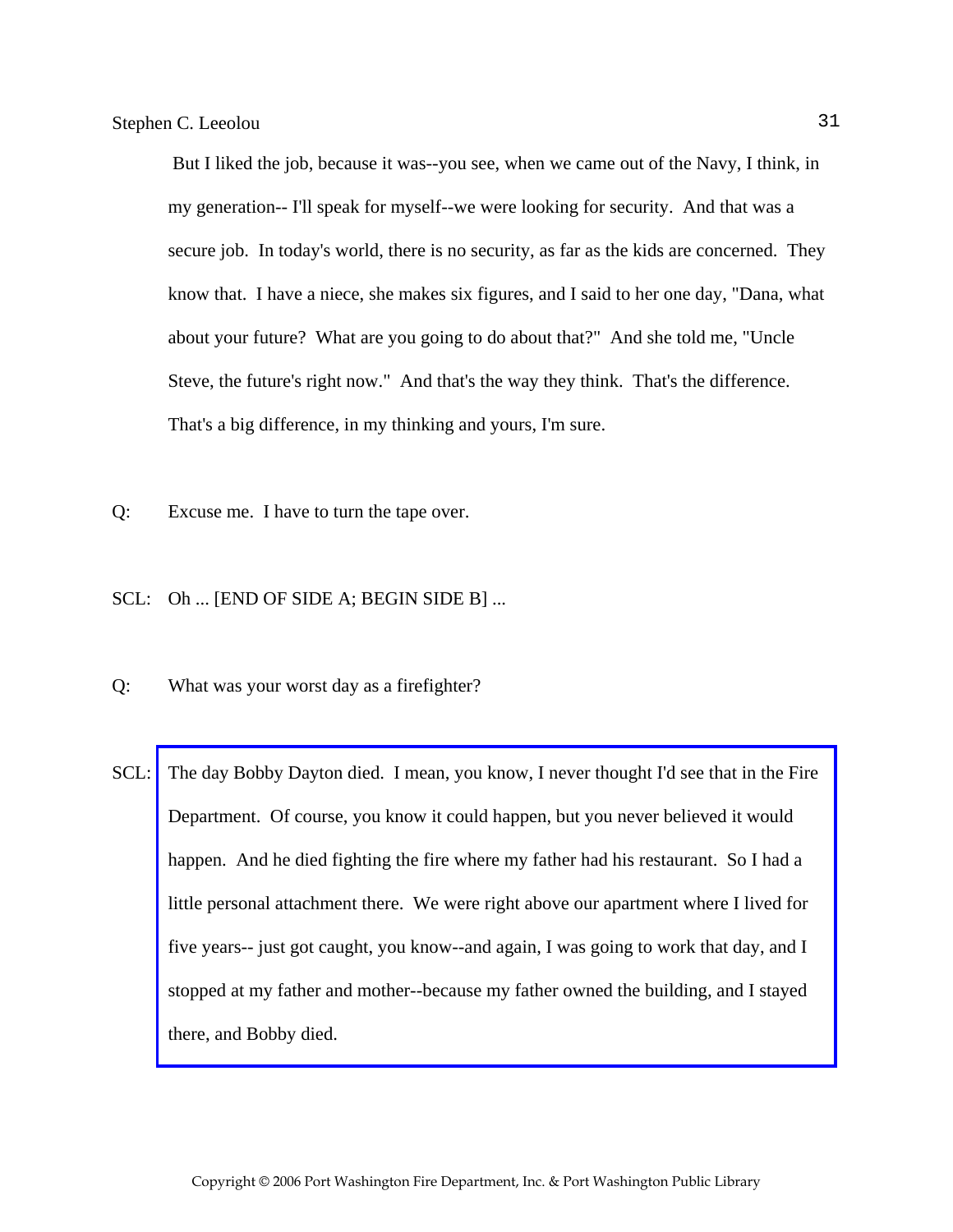- Q: Did you work that fire?
- SCL: Yeah. Yeah. I stayed--well, there were a lot of people there. I guess I was out--I don't know what I was doing. I know I brought masks--I brought tanks down--air tanks down from the firehouse. They needed more. It's kind of a blur after that. It was just a--a bad day. You don't like to lose a kid. But I'd just seen him at the movies a couple of weeks ago, before he died.
- Q: So that--that was the same building that the restaurant had been in?
- SCL: Yes. But it was long after my father and mother were out of there. Yep.
- Q: Were you at George Mahoney's funeral last night?
- SCL: The wake, I was, yes. The funeral was this morning at eleven o'clock, and I had to be here.
- Q: But there was a fire--wasn't there a Fire Department service last night?
- SCL: Fire Department and Police Department. He was also a Port Washington policeman- retired policeman from Port. Yeah, it was a great turnout. A lot of people there.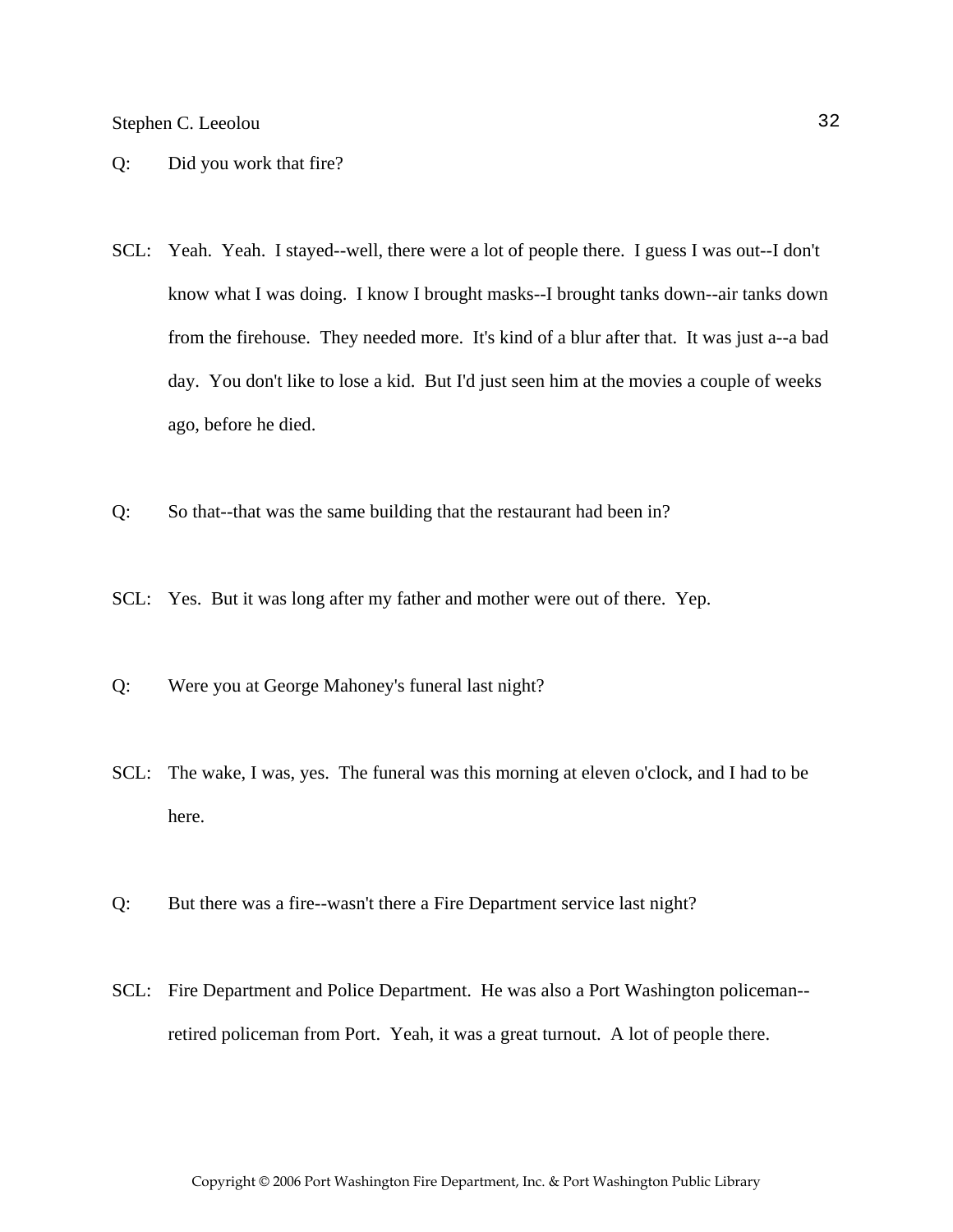- Q: Can you tell me what the service was like?
- SCL: Well, Tommy Tobin is our Chaplain. And he's excellent with his eulogies. And he gave a very, very nice eulogy. And the thing, I think, that surprised most of the guys--it surprised me--but I knew George was in the Army during World War II, and I knew he was overseas. And I found out the other day that he had landed on Omaha Beach and was in the Battle of the Bulge. But we found out last night he has three Bronze Stars. And the thing that bothered me, George was a big guy. Did you know George?
- Q: I interviewed him.
- SCL: He was a monster. And he never got a Purple Heart, so therefore he was never hit. He was--but then he got three Bronze Stars, so he was putting himself in harm's way, but he was very, very fortunate. And it was a good turnout, and the Police Department and the [Fire Department had separate eulogies, and they both just kind of depicted George's life.](http://www.pwfdhistory.com/trans/leeolous_trans/firefoc900712_pz_web.jpg)  Nice guy, George. Little older than me. So, when I was a kid, he was one of the big guys, you know. Okay, so why don't we wind this up (laughs). I'm getting tired.
- Q: (Laughs). Okay, just a little bit more.

SCL: Sure.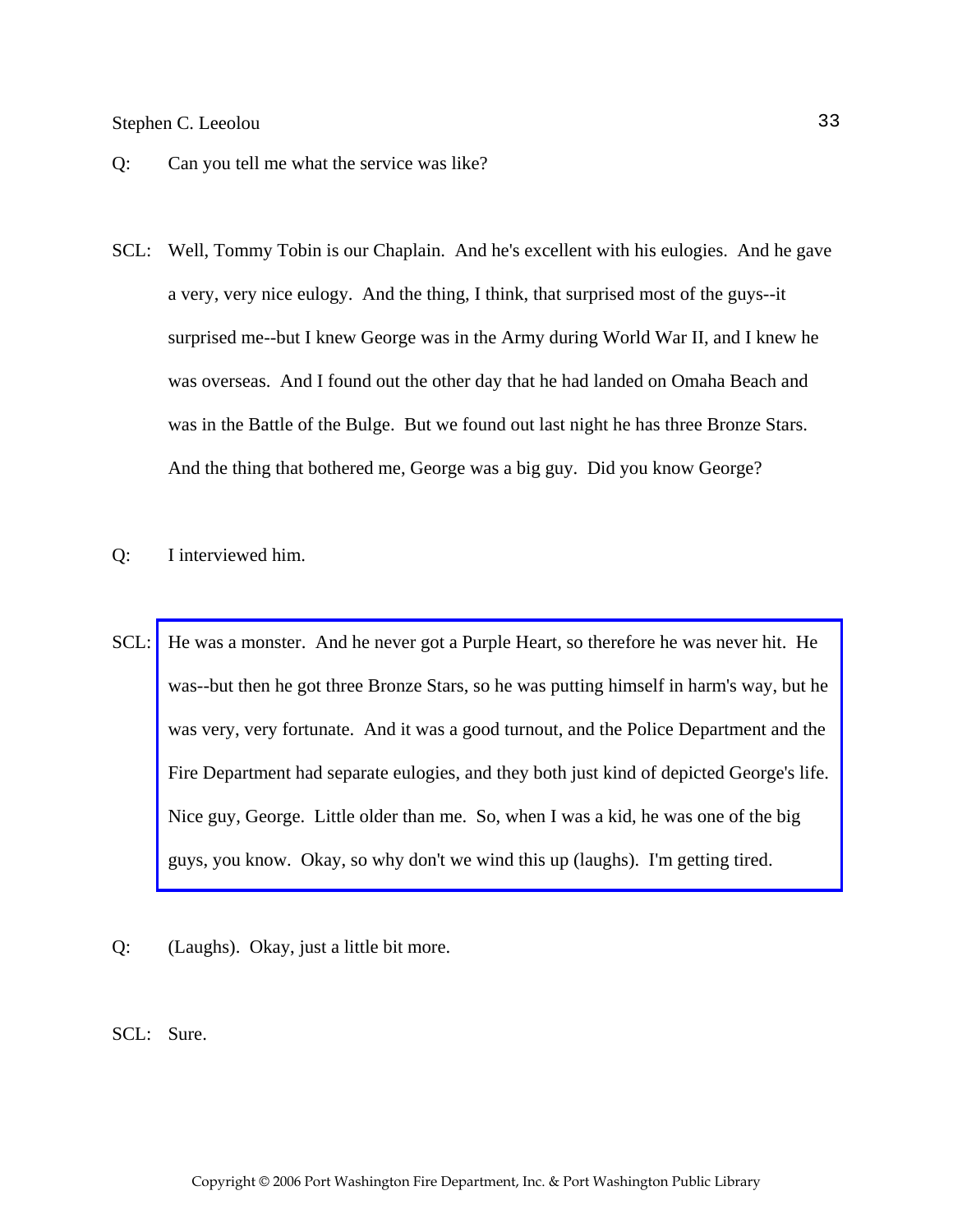- Q: Little bit more. You were talking about the humor among the firefighters. Can you think of any particular pranks or in-jokes that --
- SCL: Well, I know we used to have a Chief by the name of Jimmy Murray. He was a little guy. He was only about five-six. And we used to come back from this tournament practice. I know he was the one who would always incite a water fight. And we would have some terrible ones up in the firehouse. Things like that, you know. Keep you loose, and, other than that, you know, just the normal, everyday stuff that goes on. People make boners and you laugh and kid about them. But nothing in particular.
- Q: Did you have a nickname in the Department?
- SCL: Steve. (Laughs) That figures, right? Original.
- Q: What surprised you about being in the Department?
- SCL: Well, what surprised me was -- people who I had known in high school and, you know, from good athletes to non-athletes. And some of them did well in the Fire Department and some didn't, as far as sports and activities. And I was surprised at the ones that did and the ones that didn't. It was just a--I don't know. Guys I thought that I had played baseball and football with didn't really work out too well, and the ones I thought that would never work out, worked out well. So I guess it's just how people dedicate